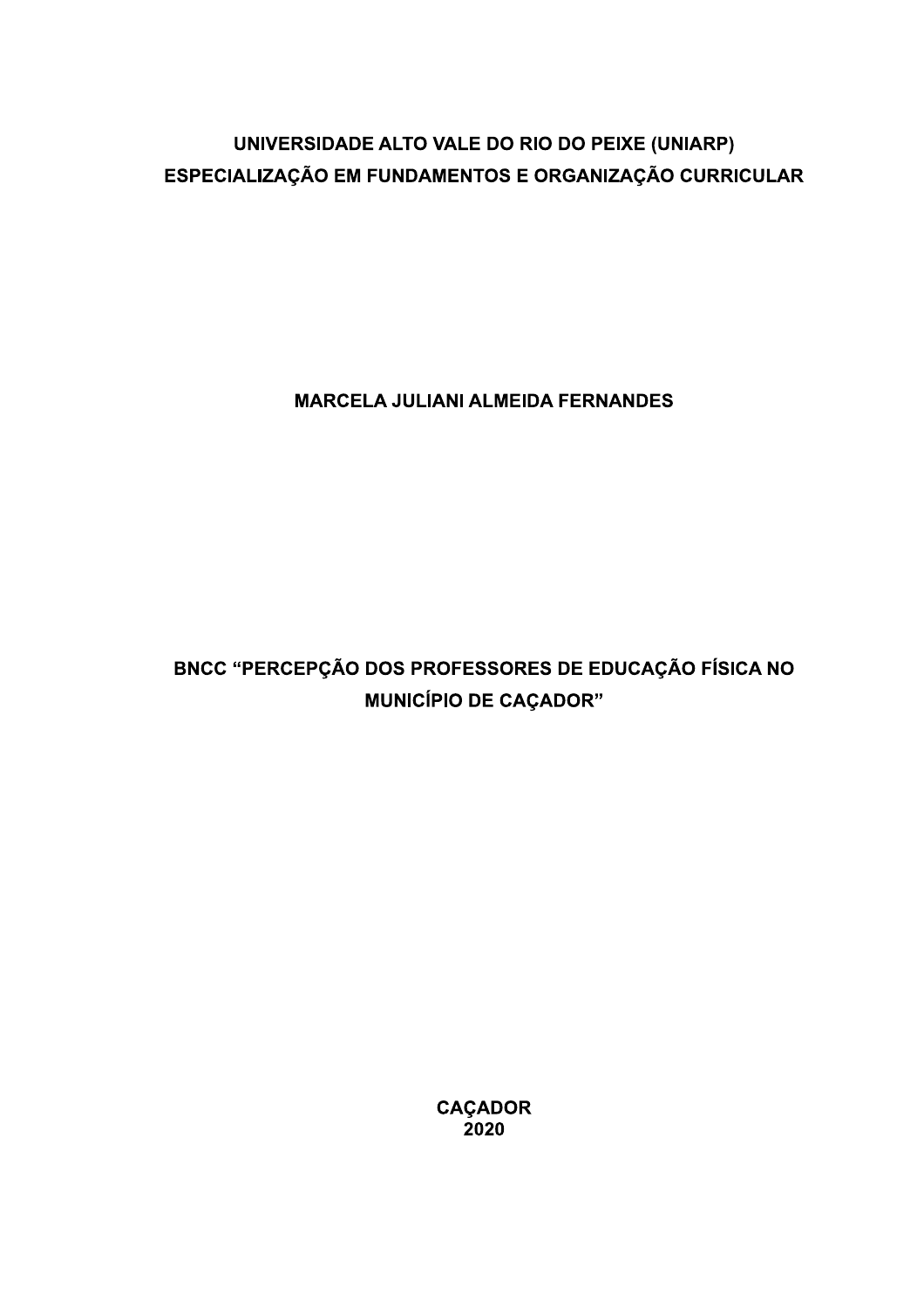## **MARCELA JULIANI ALMEIDA FERNANDES**

# BNCC "PERCEPÇÃO DOS PROFESSORES DE EDUCAÇÃO FÍSICA NO **MUNICÍPIO DE CAÇADOR-SC"**

Monografia considerada APTA com nota 9,5, aprovada<br>em 11 de dezembro de 2020 do Curso de Pós-Graduação Lato Sensu da UNIARP/CAÇADOR/SC para obtenção do título de Especialista em Inovação na Educação com Foco na BNCC.

Nome do Orientador: Joel Caetano Ms.

**CAÇADOR** 2020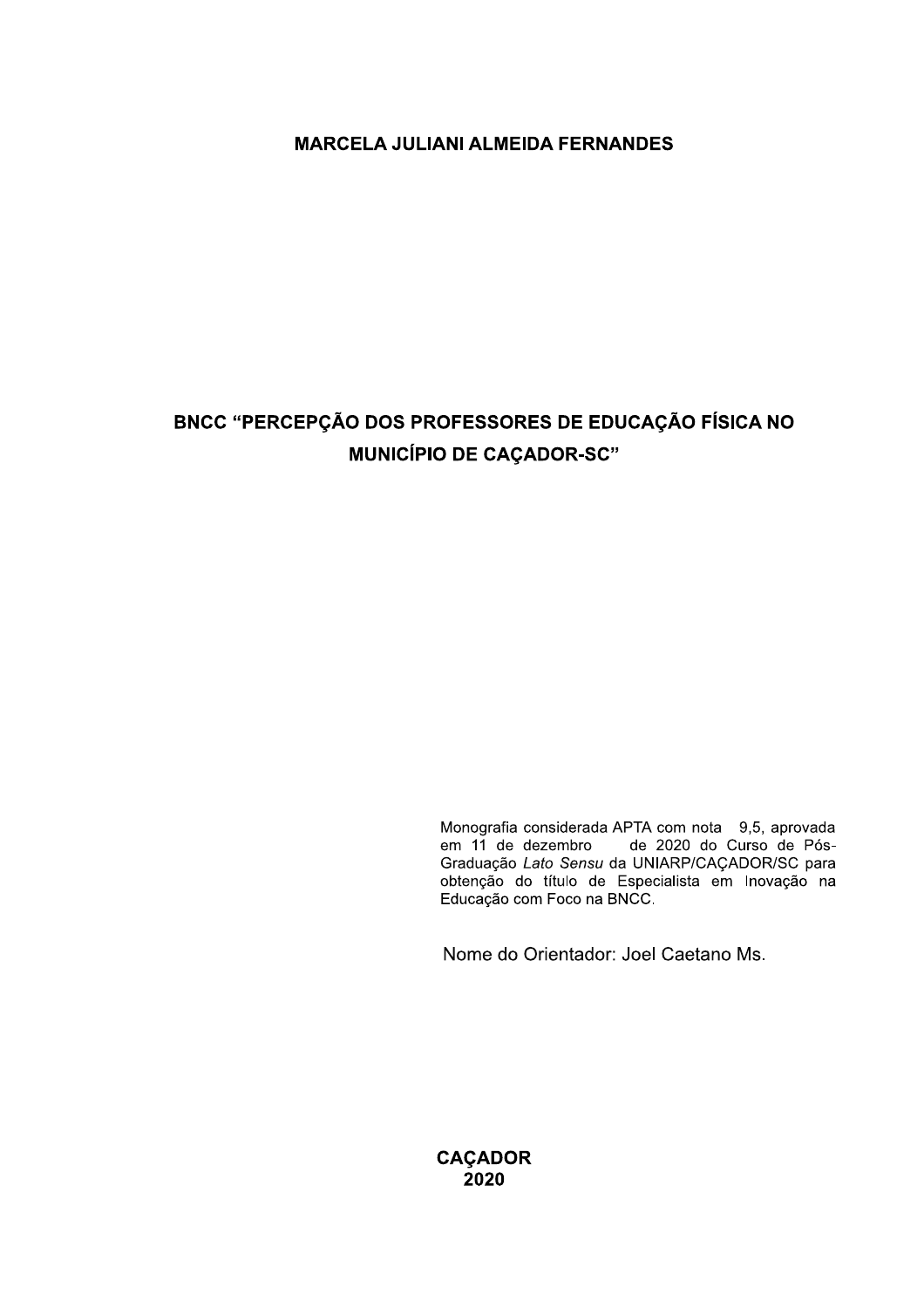UNIVERSIDADE ALTO VALE DO RIO DO PEIXE - UNIARP CURSO DE PÓS-GRADUAÇÃO EM ESPECIALIZAÇÃO EM INOVAÇÃO NA EDUCAÇÃO COM FOCO NA BNCC.

# **MARCELA JULIANI ALMEIDA FERNANDES**

# BNCC "PERCEPÇÃO DOS PROFESSORES DE EDUCAÇÃO FÍSICA NO MUNICÍPIO DE CAÇADOR-SC"

**CAÇADOR** 

2020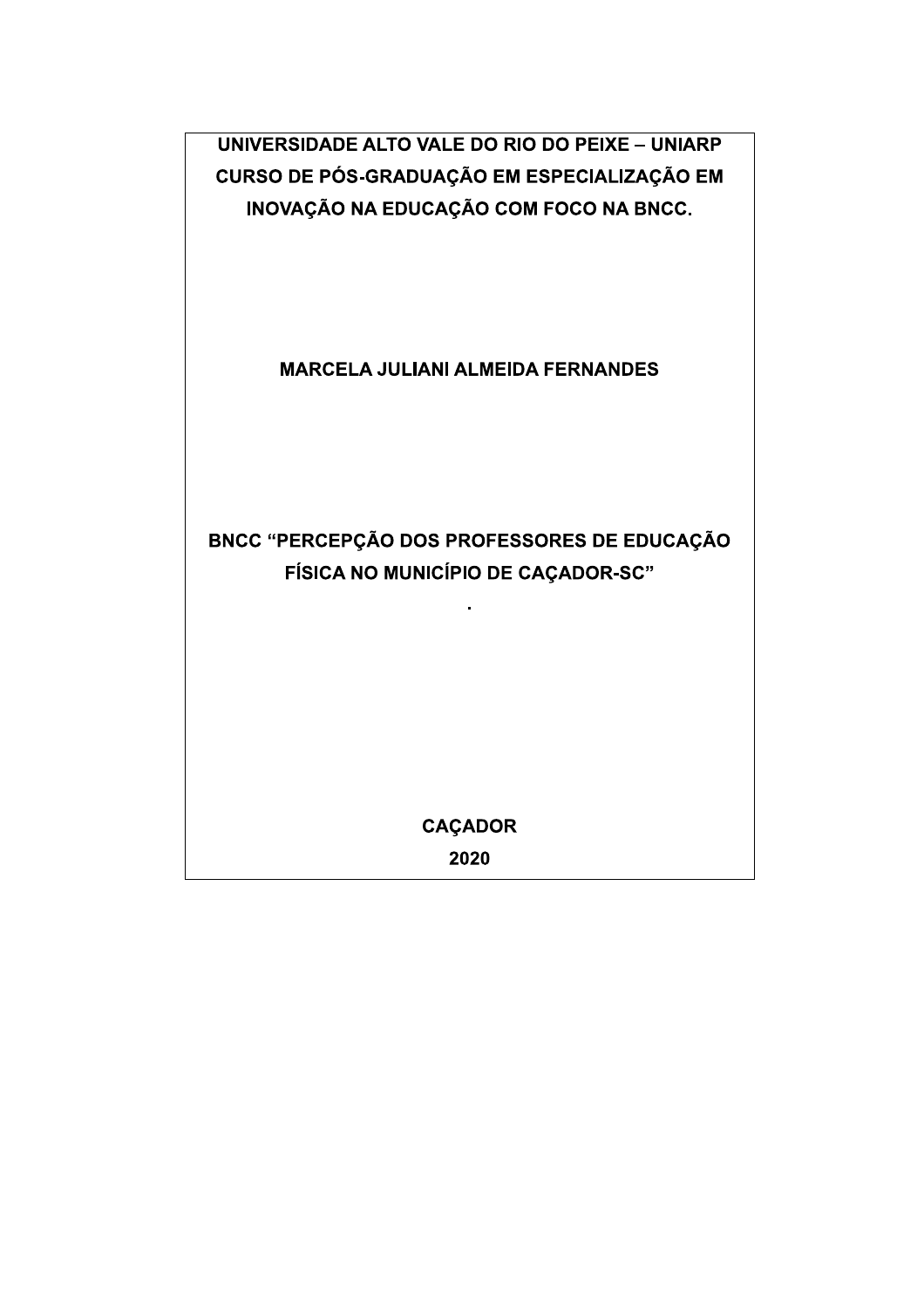### **RESUMO**

O presente estudo teve como objetivo geral analisar a percepção dos professores de educação física no município de Cacador- SC sobre a BNCC com um direcionamento a área específica de atuação. Participaram do estudo 30 profissionais estes inseridos na rede municipal, estadual e privada, diante dos participantes foi considerado a maior carga horária pois alguns tinham vínculos em mais de uma rede de ensino. Para busca dos objetivos do estudo foi elaborado uma pesquisa envolvendo conteúdos da educação física, sobre o documento nacional da BNCC e das formas de formações ao longo dos tempos na área da educação física. O estudo foi instituído por um questionário contendo informações profissionais e da percepção sobre a BNCC, e das formas sobre aceitação, conhecimentos e dificuldades do novo documento. Os resultados foram fundamentados pelo programa estatístico BioEstat versão 5,0. Os principais resultados encontrados na pesquisa apresentam que entre os colaboradores 60,6% são do sexo masculino, a maioria com especialização e 57,6% tem por área de atuação Ensino fundamental I e II. Sobre a BNCC 54,5% apresentaram conhecimento sendo 66,7% com capacitações em cursos e palestras. Cabe a possibilidade de novos estudos para melhorar a pesquisa científica e novas interatividades para outros resultados sobre a BNCC na área da educação física. Conclui-se um trabalho com uma percepção positiva dos profissionais de educação física no município de Caçador/SC.

Palavras-chave: Educação Física. Professores. BNCC.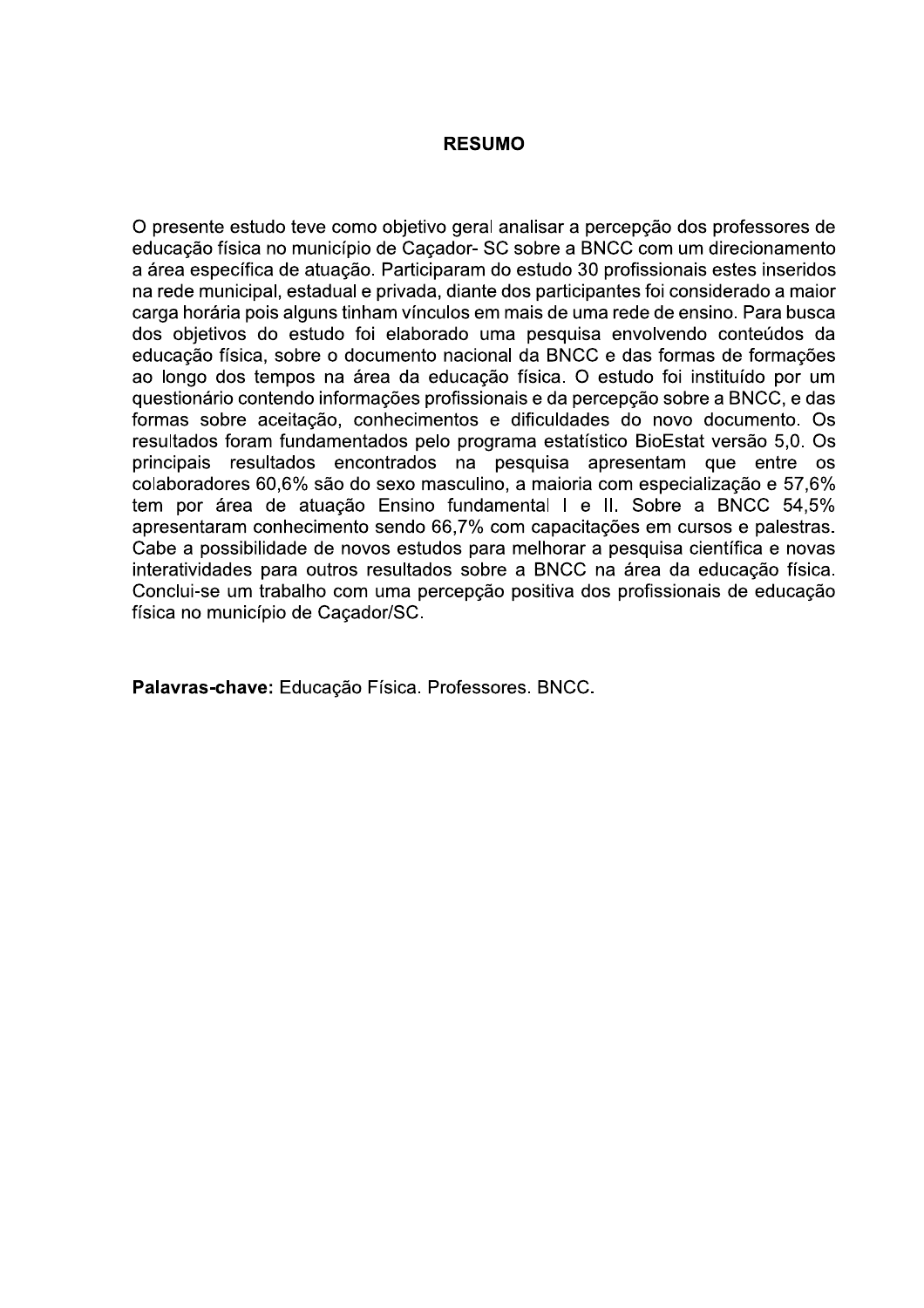## **ABSTRACT**

The present study aimed to analyze the perception of physical education teachers in the municipality of Cacador-SC about BNCC with a focus on the specific area of activity. Thirty professionals participated in the study, who were part of the municipal, state and private schools, and the participants were considered to have the greatest workload because some had links in more than one school system. To search for the objectives of the study, a research was developed involving physical education content, on the national document of the BNCC and the forms of training over time in the area of physical education. The study was instituted by a questionnaire containing professional and perception information about the BNCC, and the forms about acceptance, knowledge and difficulties of the new document. The results were supported by the statistical program BioEstat version 5.0. The main results found in the research show that among the employees, 60.6% are male, the majority with specialization and 57.6% have primary and secondary education areas. About BNCC 54.5% had knowledge, 66.7% with training in courses and lectures. It is possible to carry out further studies to improve scientific research and new interactivities for other results on BNCC in the area of physical education. It concludes a work with a positive perception of physical education professionals in the municipality of Cacador / SC.

Keywords: Physical Education. Teachers. BNCC.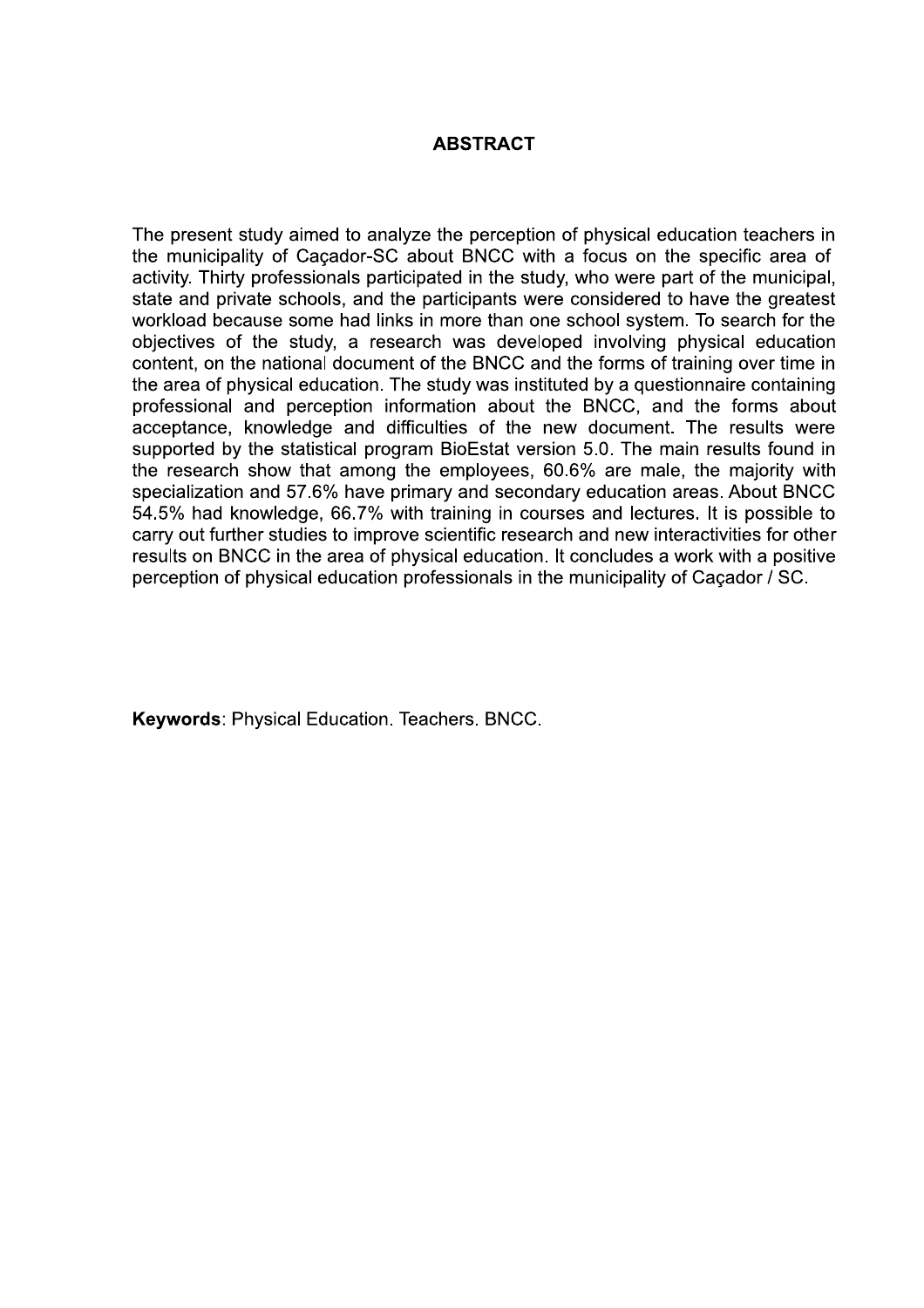# **LISTA DE TABELAS**

|  | <b>Tabela 1:</b> INFORMAÇÕES SOCIO LABORAIS E INFORMAÇÕES SOBRE A |  |  |  |
|--|-------------------------------------------------------------------|--|--|--|
|  |                                                                   |  |  |  |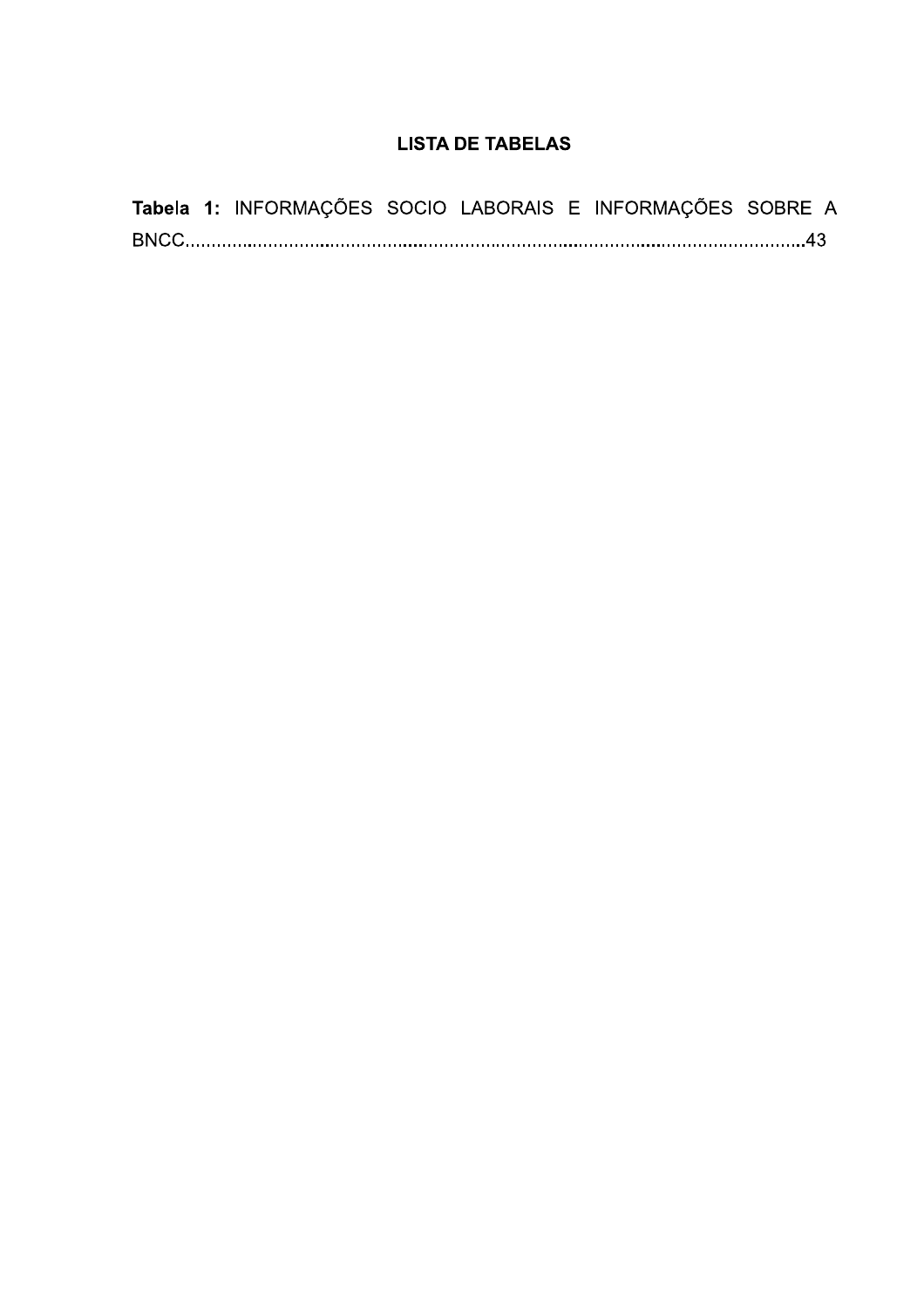# **LISTA DE ABREVIATURAS E SIGLAS (opcional)**

**BNCC (Base Nacional Comum Curricular)** 

CNE (Conselho Nacional de Educação)

CONAE (Conferência Nacional pela Educação)

EAD (Educação a Distância)

EF (Educação Física)

IDEB (Índice de Desenvolvimento da Educação Básica)

IES (Instituições de Ensino Superior)

LDBEN (Lei de Diretrizes e Bases da Educação Nacional)

MEC (Ministério Educação Cultura)

MP (Ministério Público)

PCN (Parâmetros Curriculares Nacionais)

PISA (Programa Internacional de Avaliação de Estudantes)

PMDB (Partido do Movimento Democrático Brasileiro)

PNE (Plano Nacional de Educação)

PT (Partido dos Trabalhadores)

SC (Santa Catarina)

TCLE (Termo de Consentimento Livre e Esclarecido)

UNICEF (Fundo das Nações Unidas)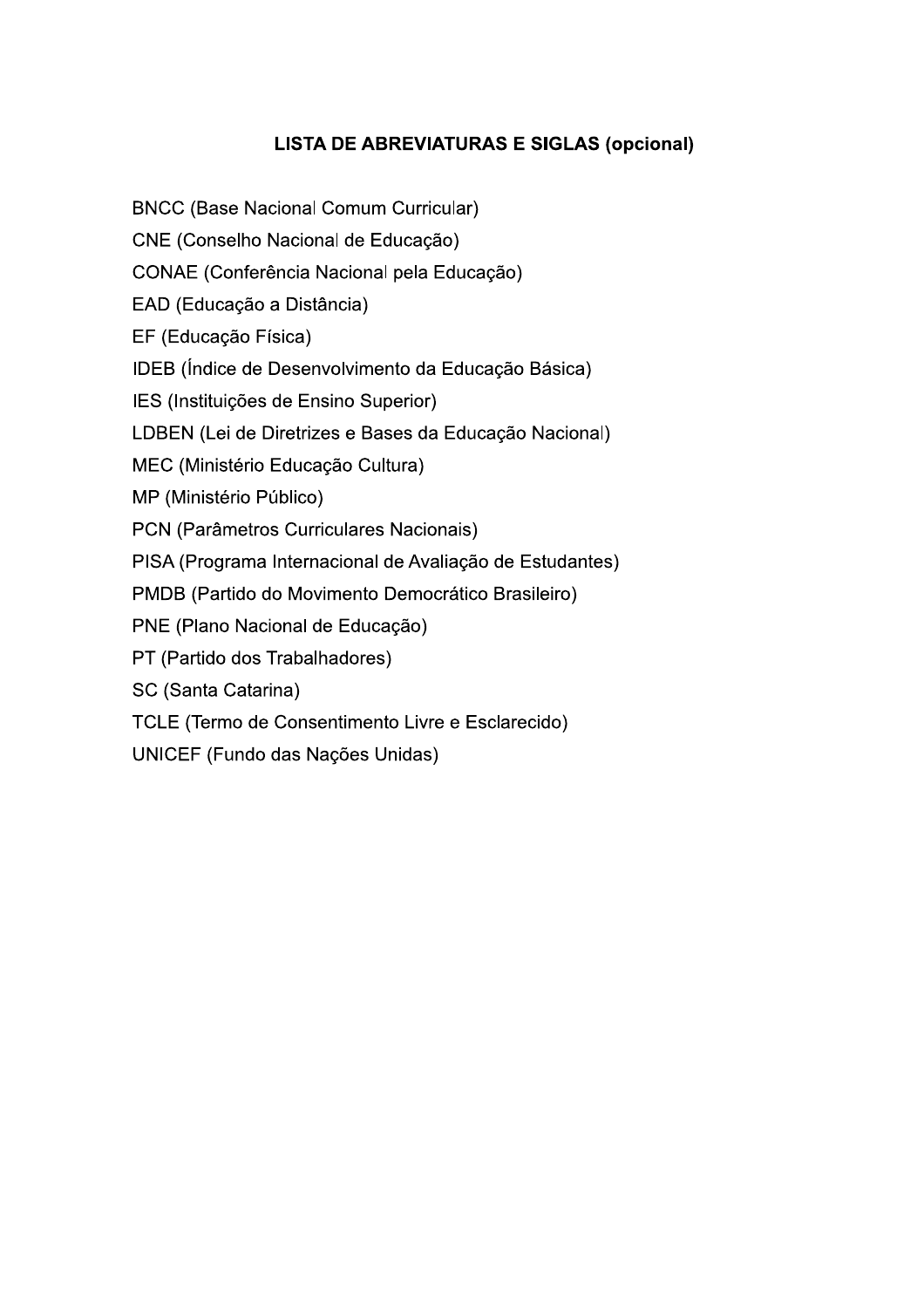| 1.1 BNCC (BASE NACIONAL COMUM CURRICULAR) NA EDUCAÇÃO13                                                                                                       |  |
|---------------------------------------------------------------------------------------------------------------------------------------------------------------|--|
| 1.2.1 Anos Iniciais: Unidades Temáticas, Objetos, Conhecimento, Habilidades 16<br>1.2.2 Anos Finais: Unidades Temáticas, Objetos, Conhecimento, Habilidades17 |  |
| 1.3 BNCC (BASE NACIONAL COMUM CURRICULAR) ENSINO MÉDIO 18                                                                                                     |  |
|                                                                                                                                                               |  |
|                                                                                                                                                               |  |
|                                                                                                                                                               |  |
|                                                                                                                                                               |  |
|                                                                                                                                                               |  |
|                                                                                                                                                               |  |
|                                                                                                                                                               |  |
|                                                                                                                                                               |  |
|                                                                                                                                                               |  |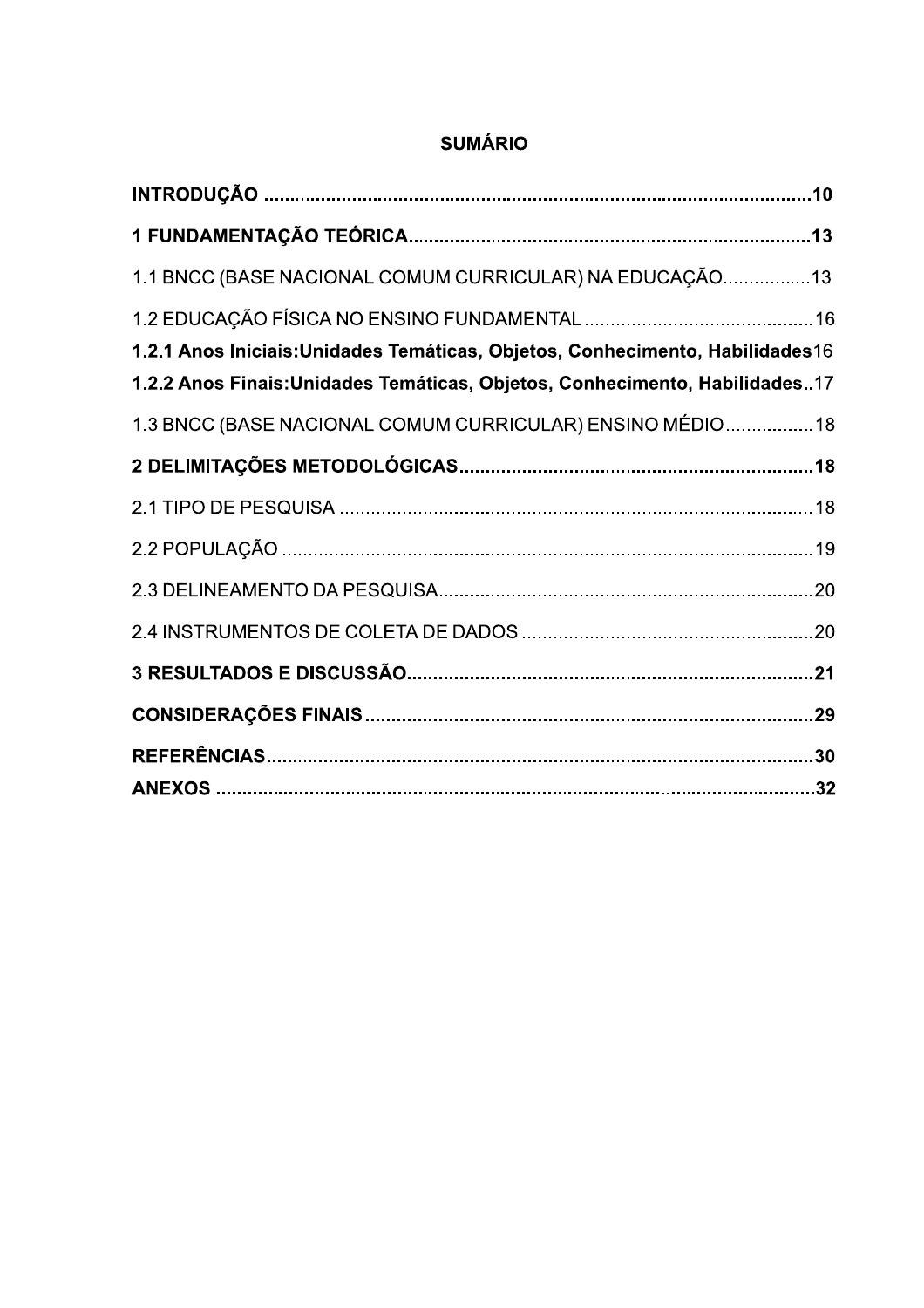### 1 INTRODUÇÃO

A educação física tem um papel importante e fundamental na vida das pessoas assim incluindo criancas dentro do anseio escolar, auxiliando no desenvolvimento do escolar afim de poder proporcionar a ele uma vivencia de novas experiências utilizando o aspecto corporal e intelectual, podendo usar de sua imaginação para executar movimentos e criar situações para expandir seu conhecimento sobre a educação física, contribuindo para a interação social. Baseado nisso os professores de educação física passam por várias capacitações no decorrer do ano e principalmente sobre o aprimoramento dos fundamentos teóricos e práticos.

Conforme descrito no texto da Base Nacional Comum Curricular (BNCC):

A Educação Física é o componente curricular que tematiza as práticas corporais em suas diversas formas de codificação e significação social, entendidas como manifestações das possibilidades expressivas dos sujeitos, produzidas por diversos grupos sociais no decorrer da história. Nessa concepção, o movimento humano está sempre inserido no âmbito da cultura e não se limita a um deslocamento espaço-temporal de um segmento corporal ou de um corpo todo (BRASIL, 2016, p.212).

Em concordância com que o ressalta a BNCC a formação continuada dos professores passa a ser fundamentação para atender as diretrizes pedagógicas que abrangem a formação escola básica dos alunos.

Corroborando com estudos atuais de Freitas et al., (2016) o autor direciona que o cenário brasileiro aponta três campos de suma importância na concentração de saberes indispensáveis para a formação de professores, fundamentalmente este cenário é constituído por três campos de conhecimento, um no âmbito educacional, um segundo no campo da saúde e por fim o campo do esporte.

É necessário que a formação continuada do professor seja encorajada pois conforme aponta Paixão et al., (2016, p.63);

> Apesar da relevância da formação inicial no processo de profissionalização, o diploma não se configura sinônimo de competência e garantia de qualidade nas práticas de intervenção. Estudos sobre a formação inicial de professores compartilham da premissa de que o aprendizado do trabalho docente não se restringe à formação acadêmico-profissional

A BNCC vem assumindo uma série de mudanças a serem feitas em relação aos conteúdos a serem trabalhados com os escolares, formas e esportes que não eram contemplados ganharam seu espaço. Hoje a educação física dentro da BNCC entra no contexto das linguagens. No entanto que a literatura que a Base Nacional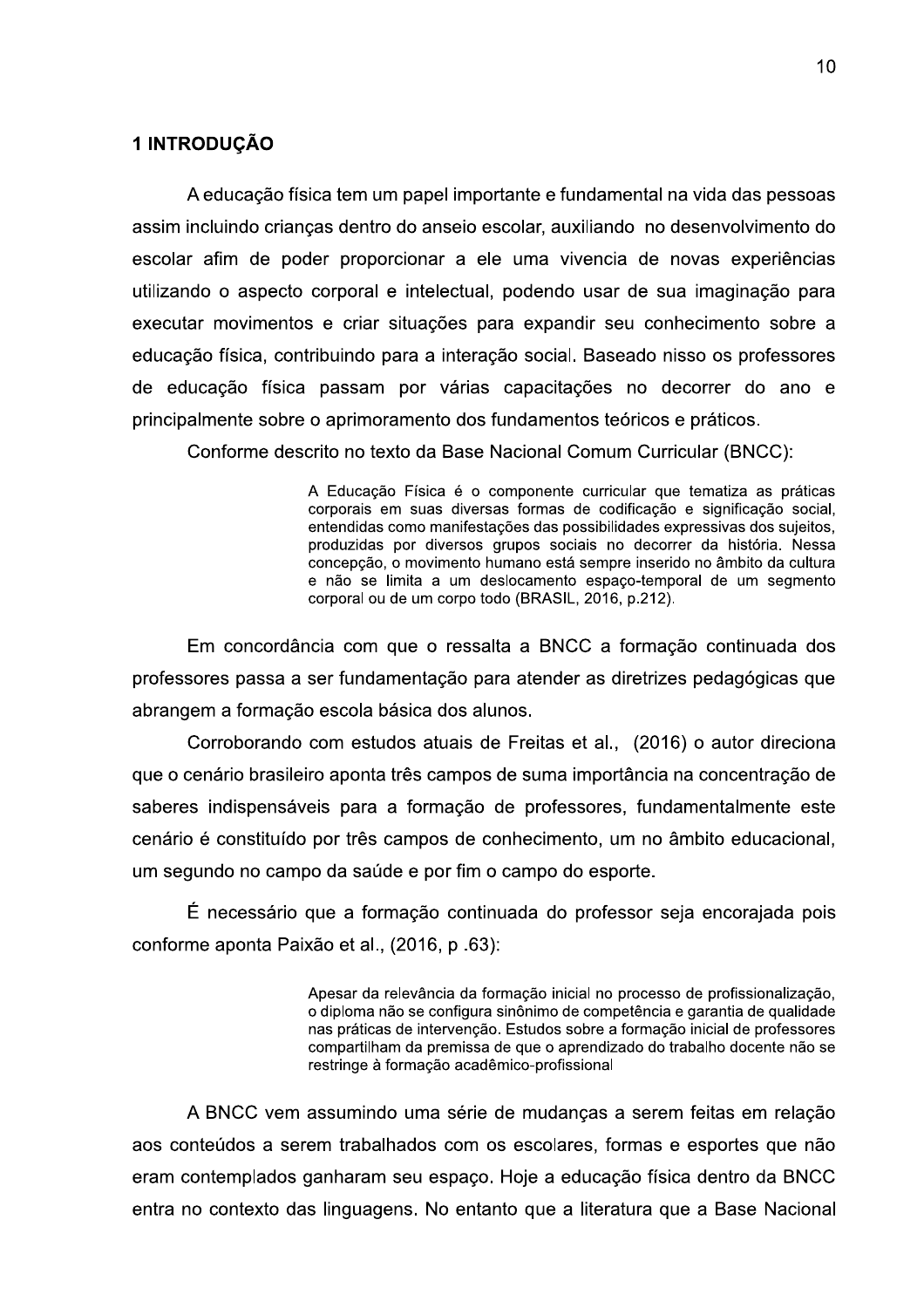Comum Curricular está vinculada a constituição de 1988 em sua parte que trata da educação, mas somente com a aprovação da Lei de Diretrizes e Bases da Educação Nacional de Lei 9.394, de 20 de dezembro 1996, estabelece as diretrizes e bases da educação nacional. Em seu artigo 26, aponta "Os currículos do ensino fundamental e médio devem ter uma base nacional comum, a ser complementada, em cada sistema de ensino e estabelecimento escolar [...]".

Diante disso Sena et al., (2016) atribuiu que em 1997 foram formulados os Parâmetros Curriculares Nacionais (PCN), que vieram como referências às discussões pedagógicas auxiliando as escolas na elaboração dos seus currículos. Sendo hoje atualizadas as informações das novas diretrizes onde diretamente coloca a BNCC em evidência.

Um dos objetivos da BNCC foi fazer com que a educação física obtenha também um cronograma a ser seguido com que em cada faixa etária o estudante realize tal atividade, fazendo com que a educação física assim como a matemática, o português, tenha um cronograma de atividades que o aluno deve ter acesso a todo o conhecimento de acordo com cada ano, pois cada ano ou serie tem suas atividades para serem trabalhadas.

Atualmente a BNCC vem sendo considerada o documento principal da formação educacional dos estudantes no Brasil. Nota-se a grande importância de evidenciar a partir de agora as formações e capacitações dos profissionais da educação física. Sendo hoje primordial que os componentes, currículos das atividades físicas, práticas, modalidades esportivas, escolhidas pelo coletivo da escola, usando habilidades técnico-táticas básicas sejam trabalhadas dentro da BNCC (BRASIL, 2016).

Apresentando as informações que norteiam o assunto do presente estudo surge o problema contextualizado em relação à proposta. Qual a percepção dos professores de educação física em relação a BNCC no município de Caçador-SC?

A problematização do estudo buscou relacionar a pesquisa e o problema ao objetivo principal da proposta que assim determinado como objetivo geral: Analisar A Percepção dos Professores de Educação Física no município de Caçador- SC sobre a BNCC direcionada a área da Educação Física. Diante dos específicos o estudo aborda os objetivos relacionados a: Analisar as formas de informações e capacitações para os profissionais em educação física no município de Caçador-SC; Relacionar as dificuldades sobre o entendimento da nova BNCC relacionados a área da educação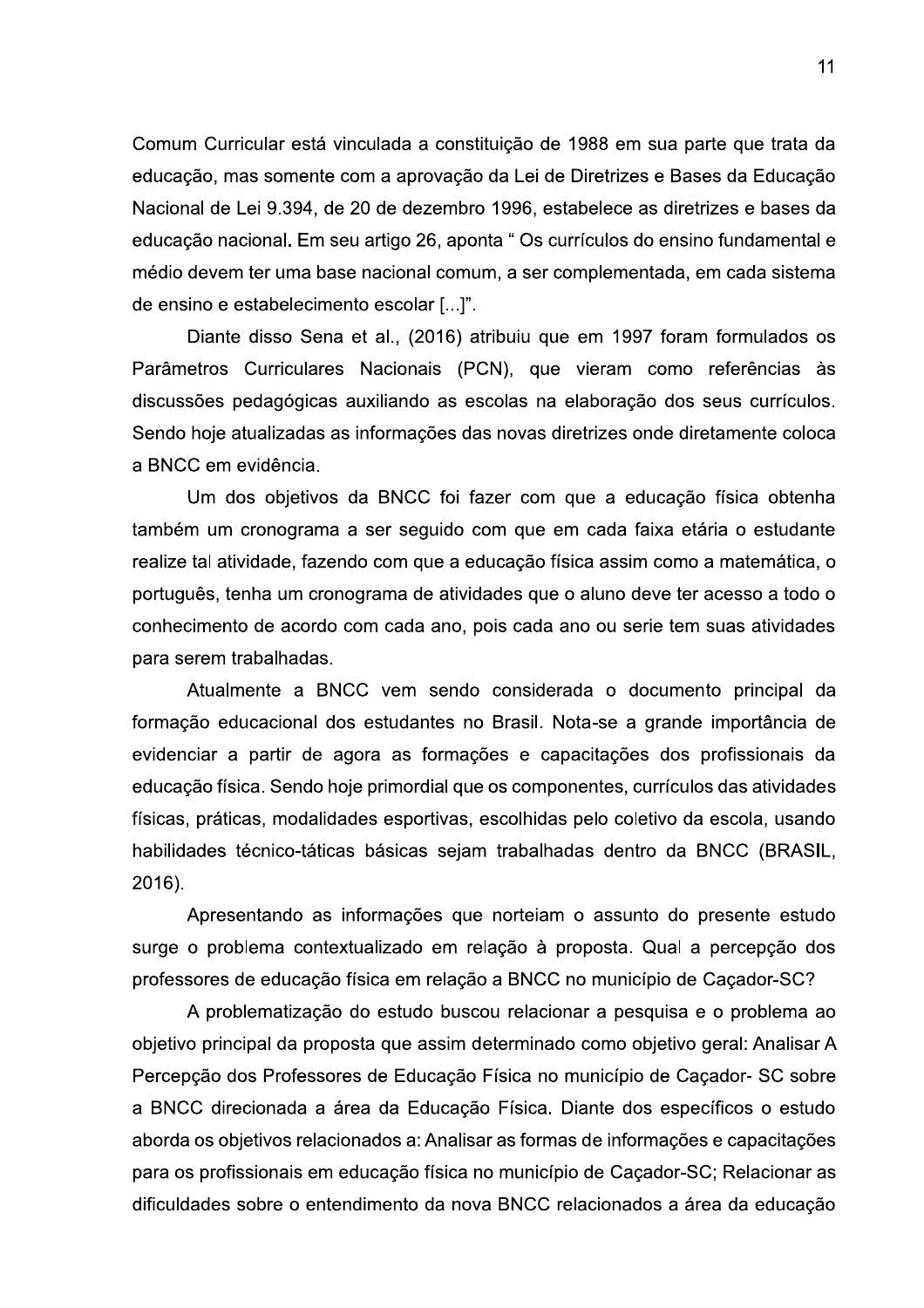física; analisar a percepção das mudanças e novas propostas relacionadas aos temas principais da educação física; analisar a percepção das aceitações e dificuldades com temas e conteúdos presentes na nova BNCC.

O estudo justifica-se como ser de suma importância para o momento da atual mudança e da implantação da BNCC além dos municípios, estados e do país. Tratase de uma proposta que vem sendo construída nas regiões e que seguramente será fundamental nas iniciativas relacionadas aos conteúdos que estarão presentes no currículo escolar nas diversas idades. A proposta torna-se uma lacuna para a investigação, bem como abre futuros estudos pois relaciona a importante participação dos profissionais da educação física e serve como currículo para o aprendizado de crianças que frequentam o ambiente escolar.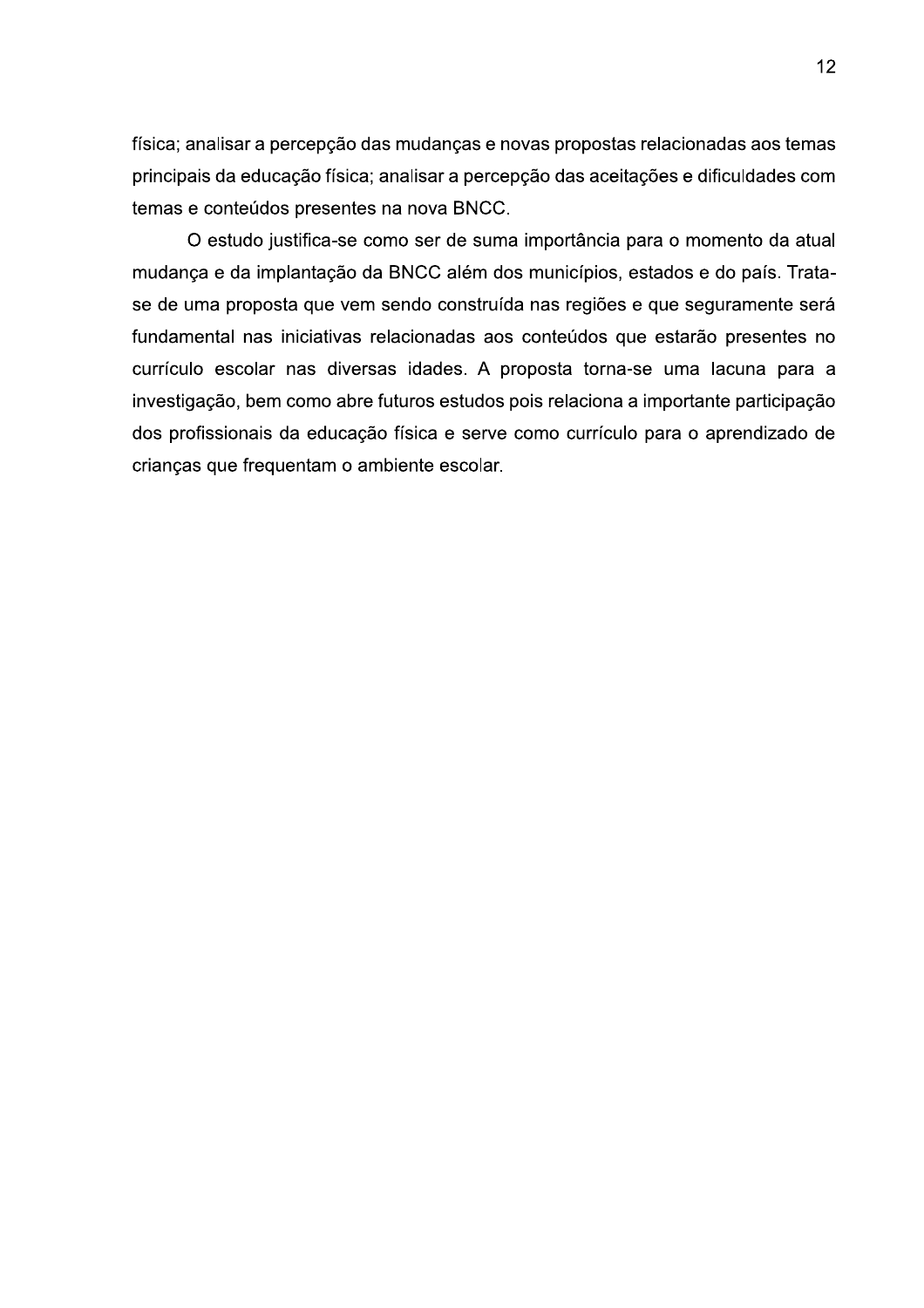#### 1.1 BNCC (BASE NACIONAL COMUM CURRICULAR) NA EDUCAÇÃO

A partir de 1988, são elaborados documentos que comecam a respaldar a elaboração da Base Nacional Comum Curricular. Neste mesmo ano, por exemplo, ela foi prevista pela Constituição da República Federativa do Brasil, em seu Artigo 210. Em 1996, quando aprovada a Lei de Diretrizes e Bases da Educação Nacional, em seu Artigo 26, regulamenta uma base nacional comum para a Educação Básica. Em 2014, foi regulamentado o Plano Nacional de Educação (PNE), com vigência de 10 anos. Das 20 metas trazidas pelo Plano visando melhorar a qualidade da Educação Básica, 4 delas falam sobre a Base Nacional Comum Curricular. No final de 2014, foi realizada a 2ª Conferência Nacional pela Educação (Conae), que resultou em um importante referencial para o processo de mobilização para a Base Nacional Comum Curricular. No ano seguinte, foi instituída a Comissão de Especialistas para a Elaboração de Proposta da Base Nacional Comum Curricular. A partir de então, foi elaborada a 1ª versão da Base em 2015, que foi submetida à consulta pública. Com os resultados dessa consulta, foi elaborada a 2ª versão em 2016. Com a publicação, foram realizados os Seminários Estaduais, a fim de que professores, gestores e especialistas debatessem a segunda versão. Após estes seminários, começou a ser redigida a terceira versão, sendo homologada no final de 2017 (BARROS, 2019, p.7).

Os currículos da Educação Infantil, do Ensino Fundamental e do Ensino Médio devem ter base nacional comum, a ser complementada, em cada sistema de ensino e em cada estabelecimento escolar, por uma parte diversificada, exigida pelas características regionais e locais da sociedade, da cultura, da economia e dos educandos (BRASIL, 2016, p. 11).

De forma particular, um planejamento com foco na equidade também exige um claro compromisso de reverter a situação de exclusão histórica que marginaliza grupos - como os povos indígenas originários e as populações das comunidades remanescentes de quilombos e demais afrodescendentes - e as pessoas que não puderam estudar ou completar sua escolaridade na idade própria. Igualmente, requer o compromisso com os alunos com deficiência, reconhecendo a necessidade de práticas pedagógicas inclusivas e de diferenciação curricular, conforme estabelecido na Lei Brasileira de Inclusão da Pessoa com Deficiência (Lei nº 13.146/2015) (BRASIL, 2016, p.  $15-16$ ).

Sua primeira versão, setembro de 2015, recebeu mais de 12 milhões de contribuições, segundo o MEC. Em maio de 2016 foi lançada a segunda versão, a qual reuniu a 9 mil professores, gestores e especialistas na sua elaboração. Finalmente, em abril de 2017, o MEC entregou o documento em sua terceira versão ao Conselho Nacional de Educação (CNE) (BRASIL, 2016).

"Na Educação Física, com o advento da BNCC, é esperado que, além de acesso com equidade, os alunos possam ter aulas que dialoguem com sua realidade" (BRASIL, 2016).

"A BNCC está estruturada de modo a explicitar as competências que devem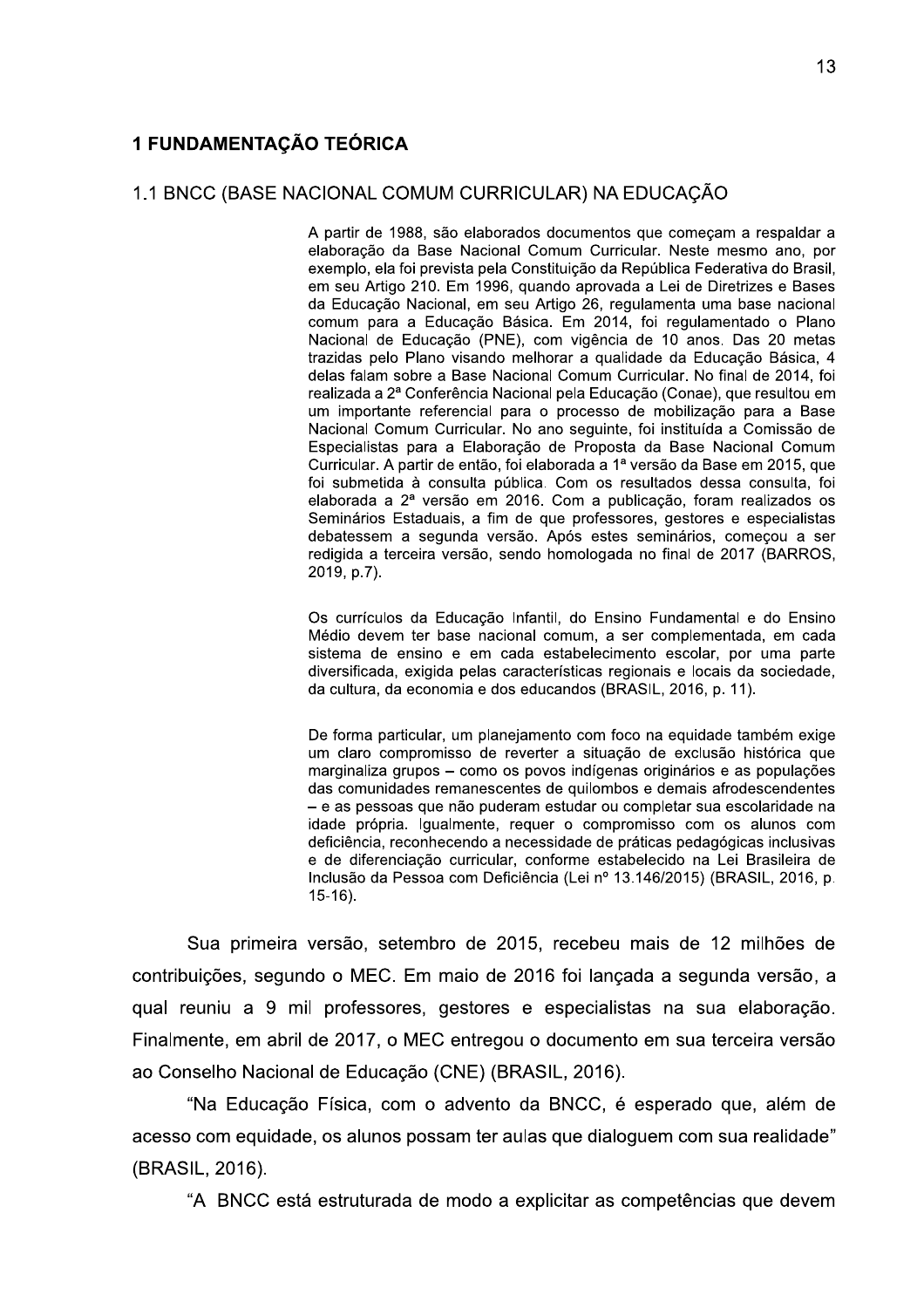ser desenvolvidas ao longo de toda a Educação Básica e em cada etapa da escolaridade, como expressão dos direitos de aprendizagem e desenvolvimento de todos os estudantes" (BRASIL, 2016, p. 23).

> O documento organizado em cada uma das etapas contempladas da educação básica considerando as áreas que já estão inclusas no currículo (Ciências da Natureza, Ciências Humanas, Linguagens, Matemática), A partir de cada eixo, são identificados os obietivos de aprendizagem, na seguinte seguência: Etapa/Área/Eixo/Obietivos de aprendizagem. Outro princípio integrador do currículo proposto nesta versão é a consideração dos denominados temas integradores, propostos de maneira semelhante aos já existentes temas 558 transversais, com temáticas modificadas, pois passam a ser: consumo e educação fiscal; ética, direitos humanos e cidadania; sustentabilidade; tecnologias digitais; culturas africanas e indígenas (BITENCOURT, 2017, p.554).

Outro aspecto relevante se refere à maneira como são enunciados os objetivos de aprendizagem, já que indicam ações dos sujeitos a partir da apropriação de conteúdos curriculares, são propostas habilidades enunciadas como objetivos de aprendizagem. "Considerando que o termo habilidades se refere diretamente às competências como princípio de organização curricular, cabe indagar a razão deste ocultamento" (BITENCOURT, 2017, p.558).

O mesmo autor supracitado reforça que último aspecto relevante à nossa análise nesta versão da Base se refere à insistência pela integração curricular, que é afirmada no capítulo de apresentação a partir de diversos argumentos como: articulação entre as áreas; articulação entre educação infantil e ensino fundamental; integração entre parte comum e parte diversificada, e ainda com auxílio dos temas integradores.

> Entretanto, apesar desta ênfase, os objetivos de aprendizagem, diretamente associados a conteúdos curriculares, geralmente muito específicos a cada área, se mostram bastante disciplinares e segmentados em uma etapa da escolarização, o que, por si só, já inviabilizaria alguns dos argumentos anteriores em prol da integração curricular. Neste caso, trata-se de uma contradição (BITENCOURT, 2017, p.558).

A segunda versão da BNCC, publicada em março de 2016, após um período de seis meses de debate e reelaboração, evidencia uma outra proposta, na qual podemos identificar uma multiplicidade de vozes que puderam argumentar a favor de seus princípios e que exigiram a consideração de conquistas que já constavam em outras regulamentações curriculares no país. "É o caso da consideração da temática étnico-racial, da educação inclusiva, da questão de gênero e ainda da inserção das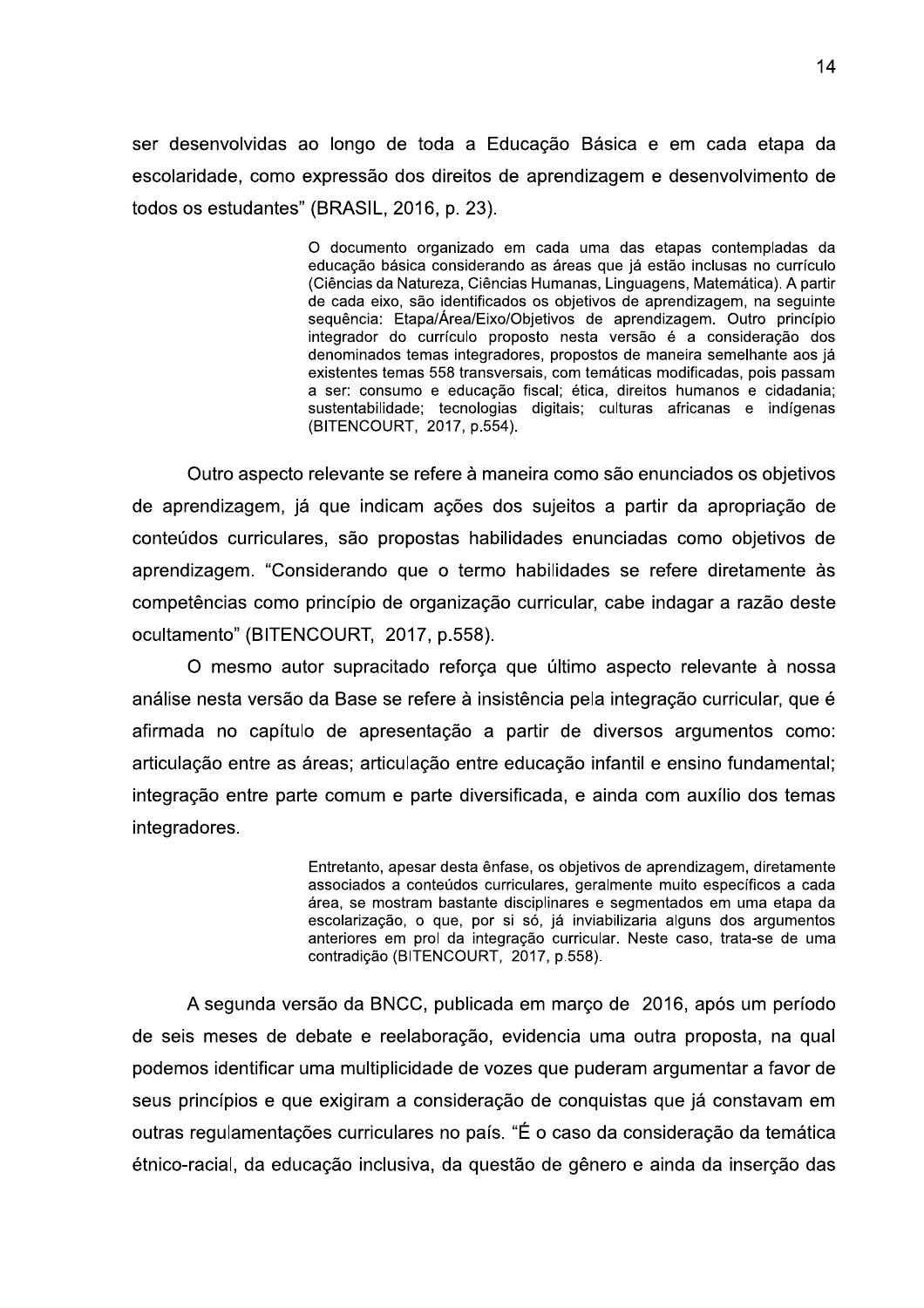culturas africanas e indígenas, temática anunciada, na primeira versão, apenas como tema integrador" (BITENCOURT, 2017 p. 559).

> Alguns autores, ao comentar sobre a Base Nacional Comum Curricular, trazem à tona o conceito de currículo como forma de contextualizar e argumentar alguns pontos colocados na Base. Souza (2016, p. 56) comenta que o currículo "é o conjunto das atividades nucleares desenvolvidas pela escola". O termo nuclear, colocado pelo autor, se refere à ausência de atividades extracurriculares, sendo essas válidas apenas quando puder enriquecer as atividades curriculares. "Para as primeiras nocões de currículo foram vistas como um "processo ensino-aprendizagem mais exposto ao controle, com sequência, completude e, posteriormente, certificação" (BARROS, 2019, p.7).

Sendo assim Bitencourt (2017) a segunda versão da BNCC se apresenta como um documento curricular como modificações significativas, em diversos aspectos, entre os quais destacamos: uma definição em relação aos seus princípios pedagógicos; a consideração das peculiaridades das etapas da educação básica e de seus sujeitos; a incorporação das modalidades da educação básica e de suas temáticas sociais.

De acordo com a Base Nacional Comum Curricular, "a Educação Física é o componente curricular que tematiza as práticas corporais em suas diversas formas de codificação e significação social, entendidas como manifestações das possibilidades expressivas dos sujeitos" (BRASIL, 2016, p. 213).

Para Silva (2018), a Educação Física na escola constrói no aluno uma cultura reflexiva e não mais a "prática pela prática". Sendo assim, esta pesquisa tem como objetivo geral investigar de que forma os professores de Educação Física se utilizam da BNCC nas suas aulas, no Ensino Fundamental.

Desse objetivo, decorrem outros objetivos específicos conforme descreve Barros (2019, p.8):

> a) observar se os planos de aula são elaborados com base na BNCC; b) descrever as possíveis implicações da utilização da BNCC sob o ponto de vista do professor; e c) enumerar pontos positivos, negativos e possíveis dificuldades na utilização da BNCC, elencados pelo professor) abordando então o documento em si.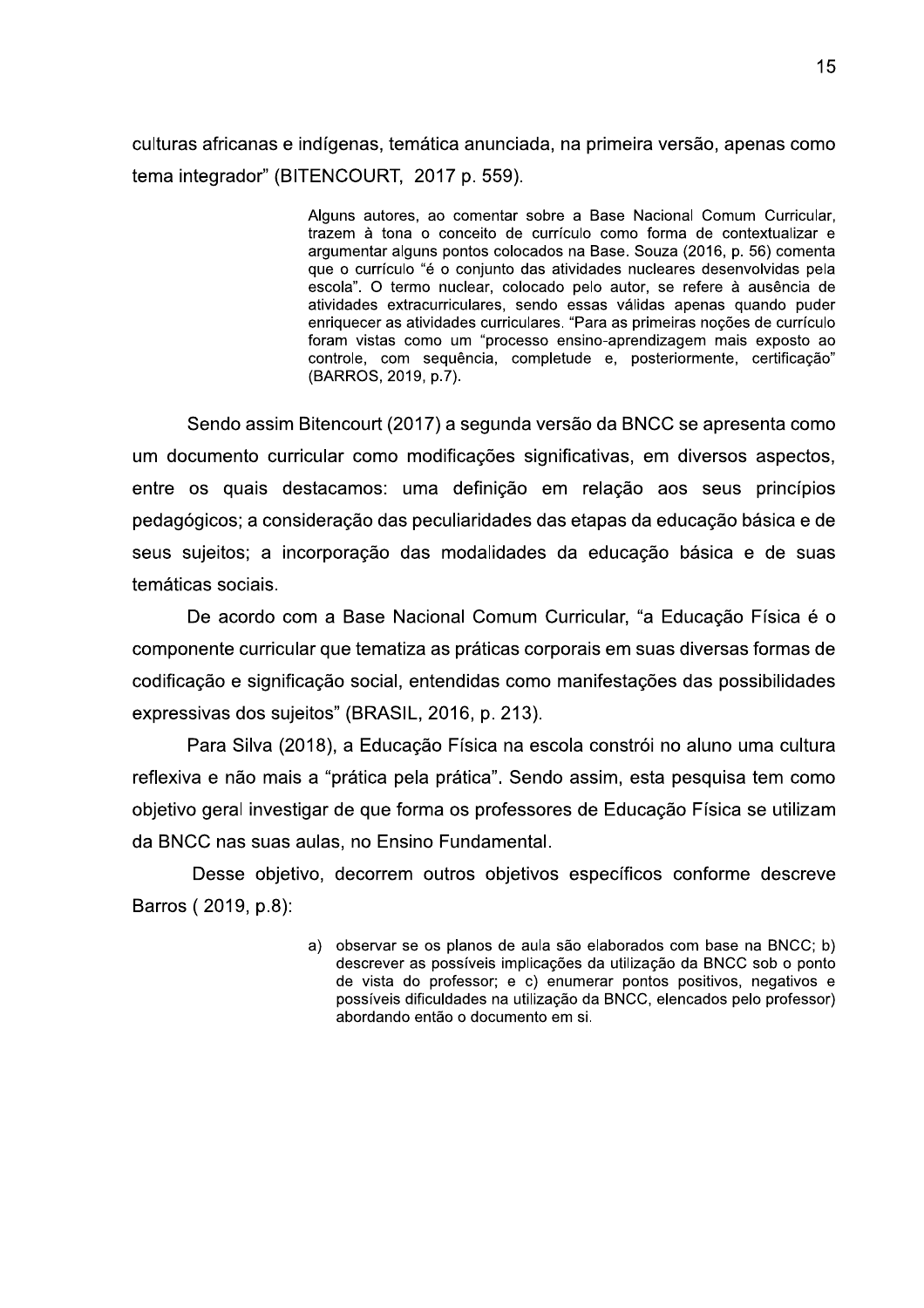#### 1.2 EDUCAÇÃO FÍSICA NO ENSINO FUNDAMENTAL

#### 1.2.1 Anos Iniciais: Unidades Temáticas, Objetos, Conhecimento e Habilidades

Diante das bases de estudos abordadas, algumas investigações colocam que os escolares do Ensino – Fundamental Anos Iniciais possuem modos próprios de vida e múltiplas experiências pessoais e sociais, o que torna necessário reconhecer a existência de infâncias no plural e, consequentemente, a singularidade de qualquer processo escolar e sua interdependência com as características da comunidade local. É importante reconhecer, também, a necessária continuidade às experiências em torno do brincar, desenvolvidas na Educacão Infantil. Nessa faixa etária as criancas possuem conhecimentos que precisam ser, por um lado, reconhecidos e problematizados nas vivências escolares com vistas a proporcionar a compreensão do mundo e, por outro, ampliados de maneira a potencializar a inserção e o trânsito dessas crianças nas várias esferas da vida social (BRASIL, 2016).

> Propondo então um compromisso com a formação estética, sensível e ética, a Educação Física, aliada aos demais componentes curriculares, assume compromisso claro com a qualificação para a leitura, a produção e a vivência das práticas corporais. E assim podendo colaborar com os processos de letramento e alfabetização dos alunos, ao criar oportunidades e contextos para ler e produzir textos que focalizem as distintas experiências e vivências nas práticas corporais tematizadas. Com isso os professores devem buscar formas de trabalho pedagógico pautadas no diálogo, considerando a impossibilidade de ações uniformes (BRASIL, 2016, p. 224).

Diante disso Brasil (2016, p. 224-227) :

Para aumentar a flexibilidade na delimitação dos currículos e propostas curriculares, tendo em vista a adequação às realidades locais, as habilidades de Educação Física para o Ensino Fundamental - Anos Iniciais estão sendo propostas na BNCC organizadas em dois blocos (1º e 2º anos; 3º ao 5º ano) e se referem aos seguintes objetos de conhecimento em cada unidade temática:

Brincadeiras e jogos: Brincadeiras e jogos da cultura popular presentes no contexto comunitário e regional (1º e 2º ano); e Brincadeiras e jogos da cultura popular presentes no contexto comunitário e regional. Brincadeiras e jogos populares do Brasil e do mundo. Brincadeiras e jogos de matriz indígena e africana. (3º a 5º ano).

Esportes: Esportes de marca. Esportes de precisão (1º e 2º ano): Esportes de precisão, de campo e taco, rede/parede e invasão. (3º a 5º ano).

Ginasticas: Ginastica geral (1º e 2 anos) e (3º a 5º ano).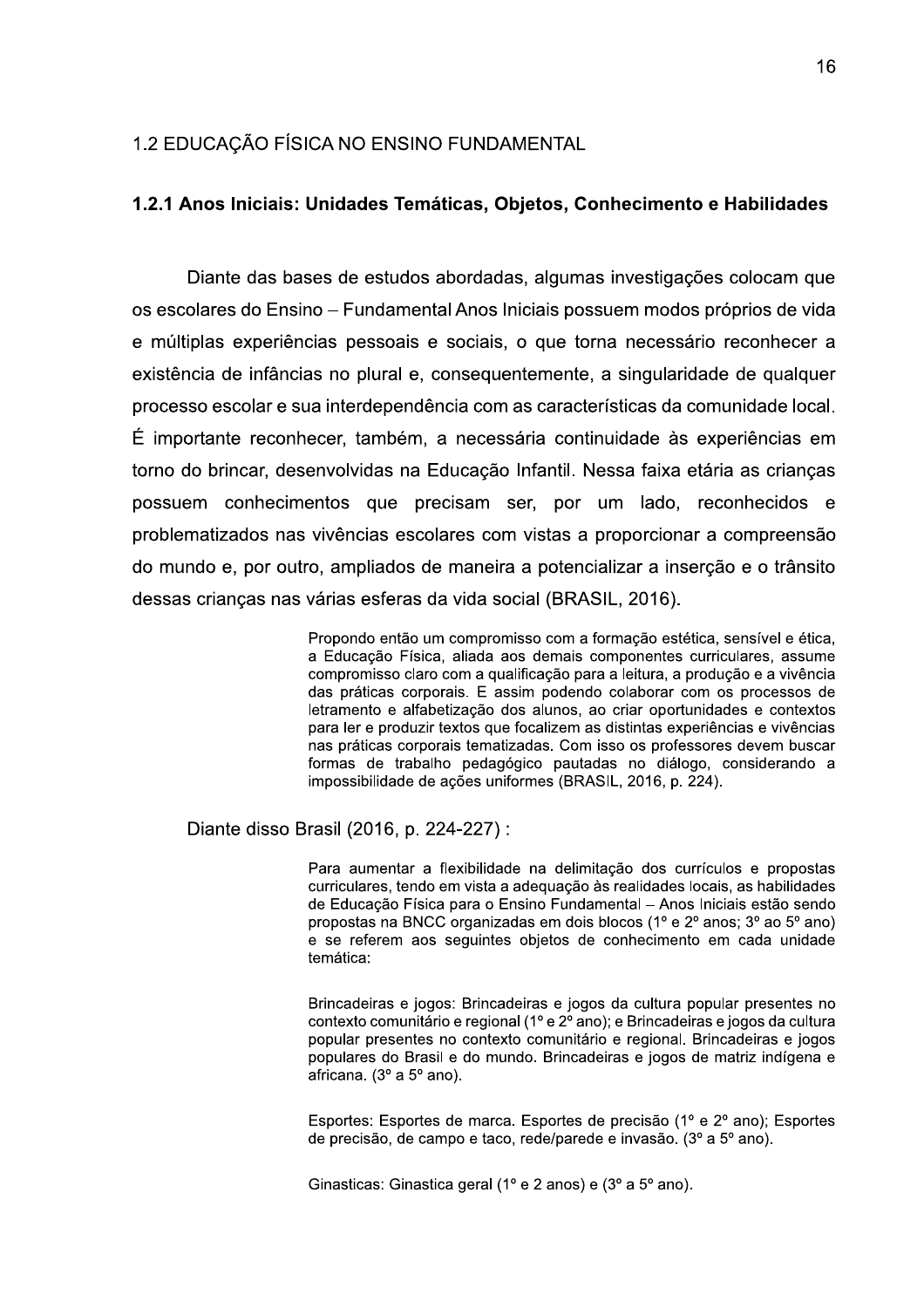Danças: Danças do contexto comunitário e regional (1º e 2º ano); Danças do Brasil e do mundo. Danças de matriz indígena e africana (3º a 5º ano).

Lutas: Lutas do contexto comunitário e regional. Lutas de matriz indígena e africana (3º a 5 º ano).

Práticas corporais: Práticas corporais (1º e 2 anos) e (3º a 5º ano).

#### 1.2.2 Anos Finais: Unidades Temáticas. Obietos. Conhecimento e Habilidades

Conforme a BNCC (BRASIL, 2016 p. 231-239):

No Ensino Fundamental - Anos Finais, os estudantes se deparam com diversos docentes, o que torna mais complexas as interações e a sistemática de estudos. Ainda assim, os alunos nessa fase de escolarização têm maior capacidade de abstração e de acessar diferentes fontes de informação. Essas características permitem aos estudantes maior aprofundamento nos estudos das práticas corporais na escola (BRASIL, 2016).

Utilizando esse contexto para aumentar a flexibilidade na delimitação dos currículos e propostas curriculares, tendo em vista a adequação às realidades locais, as habilidades de Educação Física para o Ensino Fundamental - Anos Finais, assim como no Ensino Fundamental - Anos Iniciais, estão sendo propostas na BNCC organizadas em dois blocos (6° e 7° anos; 8° e 9° anos) e se referem aos seguintes objetos de conhecimento, em cada unidade temática:

Brincadeiras e jogos: Jogos eletrônicos (6º e 7º ano)

Esportes: Esportes de marca, precisão, invasão e técnico-combinatórios (6° e 7º ano); Esportes de rede/parede, campo e taco, invasão e de combate (8º  $e 9^{\circ}$  ano).

Ginasticas: Ginastica de condicionamento físico (6º e 7º ano); ginásticas de condicionamento físico e de conscientização corporal (8º e 9º ano).

Danças: Danças urbanas (6º e 7º ano); Danças de salão (8º e 9º ano).

Lutas: Lutas do Brasil (6° e 7° ano); Lutas do mundo (8° e 9° ano).

Práticas corporais e de aventura: Práticas corporais de aventura urbana (6° e 7º ano); Práticas corporais de aventura na natureza (8º e 9º ano).

Importante que a partir do 6° ano, prevê-se que os estudantes possam ter acesso a um conhecimento mais aprofundado de algumas das práticas corporais, como também sua realização em contextos de lazer e saúde, dentro e fora da escola).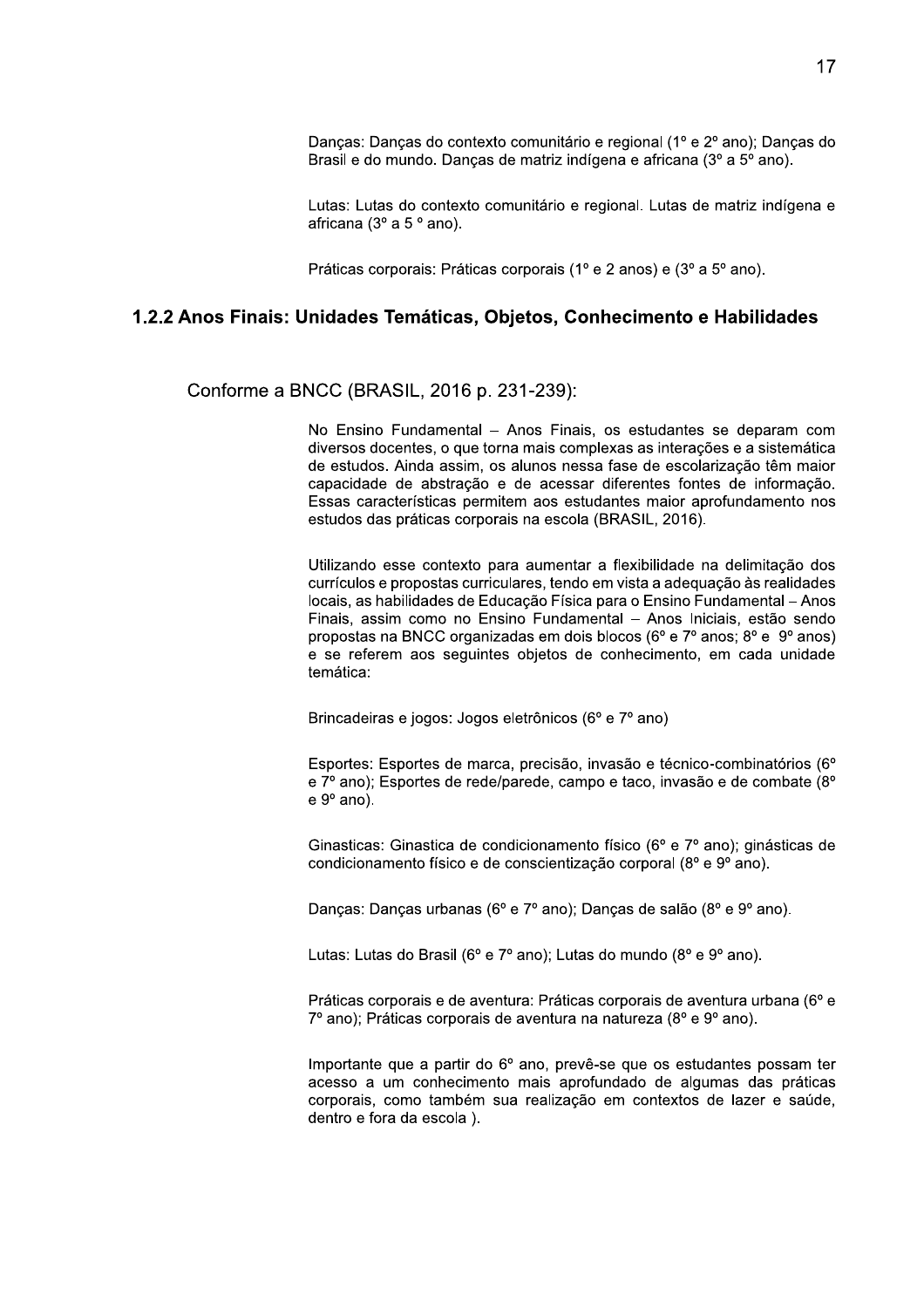## 1.3 BNCC (BASE NACIONAL COMUM CURRICULAR) ENSINO MÉDIO

O primeiro ato do governo de Michel Temer (PMDB) ao assumir a Presidência da República após o conturbado processo de impeachment de Dilma Rousseff (PT) foi a publicação da Medida Provisória 746/16 que trata da polêmica "reforma do ensino médio".

> Dentre os argumentos apresentados na Exposição de Motivos desse documento encontramos a intenção de "corrigir o número excessivo de disciplinas do ensino médio, não adequadas ao mundo do trabalho", e que a proposta de divisão em opções formativas distribuídas por áreas do conhecimento ou formação técnico-profissional estaria "alinhada com as recomendações do Banco Mundial e do Fundo das Nações Unidas para Infância (UNICEF)". Além disso, a reforma se articularia "aos quatro pilares de Jacques Delors: aprender a conhecer, aprender a fazer, aprender a conviver e aprender a ser". (CN, Sumário Executivo da MPV 476. José Edmar de Queiroz Consultor Legislativo, 26 de setembro de 2016). Desde as justificativas iniciais é possível identificar um discurso que retroage a meados da década de 1990 e que compuseram as normativas curriculares daquele período (SILVA, 2018, p. 2).

> A Medida Provisória 746/16 foi publicada com a finalidade de produzir mudanças de duas ordens: na organização curricular do ensino médio e no financiamento público desta etapa da educação básica. Tão logo dada a conhecer, desencadeia-se um processo midiático intenso em torno, principalmente, de duas de suas proposições, a extinção da obrigatoriedade do ensino de Filosofia e Sociologia, e a possibilidade de que pessoas sem formação apropriada pudessem assumir a docência. Sem dúvida, trata-se de um aspecto bastante controverso o reconhecimento do "notório saber" para fins de docência, e, ainda que esta proposição se destine estritamente ao itinerário de formação técnica e profissional, ela institucionaliza ainda maior precarização do trabalho docente e significa o comprometimento da qualidade da educação profissional. De igual modo, a exclusão tácita da Lei 11.684/2008 que compunha o Art. 36 da Lei de Diretrizes e Bases da Educação (LDB 9.394/96) implica em prejuízo na formação dos estudantes, haja vista os contextos em que essas disciplinas deixam de compor o currículo, marcados por atos em que toda crítica social é vista como ameaça a um ordem assentada no arbítrio e no autoritarismo (SILVA, 2018, p. 3).

Em pesquisas nos bancos de dados e plataformas pouco se encontra de literatura, pesquisas e artigos direcionados para BNCC no ensino médio mediante ainda estar em discussão de elaboração.

## 2 DELIMITAÇÕES METODOLÓGICAS

#### **2.1 TIPO DE PESQUISA**

O estudo se caracteriza com a abordagem quantitativa, de natureza aplicada, descritiva e de levantamento de dados. Segundo Pádua (2019, p.32)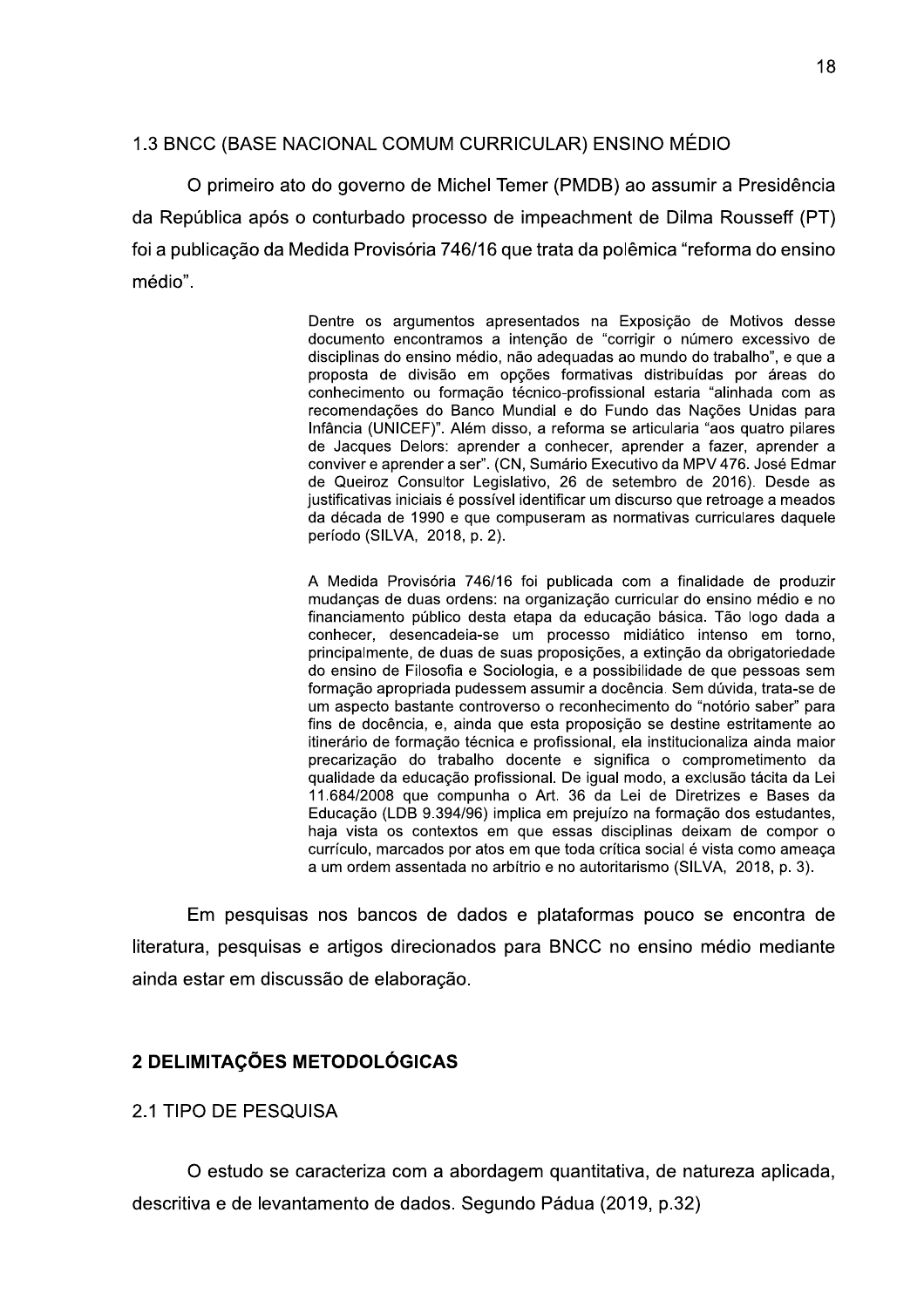A pesquisa quantitativa tem por objetivo buscar regularidades, padrões, relações constantes na realidade estudada, por meio da experimentação/verificação, visando desenvolver teorias explicativas que possam ser reconhecidas como leis gerais; daí a ênfase na mensuração, na classificação e na possibilidade de previsões, a partir dos dados encontrados.

Pádua (2018, p. 32) também reforça que "tanto o questionário quanto o formulário, por se constituírem de perguntas fechadas padronizadas, são instrumentos de pesquisa mais adequados à quantificação, porque são fáceis de codificar e tabular, propiciando comparações com outros dados relacionados ao tema pesquisado".

## 2.2 POPULACÃO

A população e amostra do estudo foi constituída por 30 professores de educação física atuantes nas redes municipal, estadual e privada do município de Caçador, porém considerando os questionários respondido onde os profissionais atem-se com a maior quantidade de horas trabalhadas. Os profissionais inseridos no estudo deverão seguir os critérios de inclusão e exclusão conforme descrito nas informações incluídas pelos pesquisadores.

Para a inclusão no estudo serão aceitos profissionais com graduação em educação física, estes já com formação na área e licenciados para o efetivo trabalho escolar. Serão considerados aptos para o estudo todos os que estiverem em efetivo curso de atividade escolar pertencentes a rede municipal, estadual e privada. Serão aceitos também como fator de identificação profissionais de ambos os sexos com idade acima de 18 anos.

Obrigatoriamente todos os participantes deverão ter assinado o TCLE e os termos necessários seguindo o regimento da Uniarp Caçador incluindo os documentos aprovados pelo Comitê de Ética da Universidade seguindo de todos os pareceres.

Para exclusão, não serão aceitos profissionais não formados na área, estagiários ou substitutos momentâneos ou profissionais afastados ou aposentados sem efetivo trabalho escolar.

Também não serão aceitos profissionais que ocupem momentaneamente a função na área administrativa, na gestão ou cargos que não configurem o trabalho da educação física escolar. Não serão inclusos os participantes que não apresentarem os documentos obrigatórios solicitados ou que apresentem questionários incompletos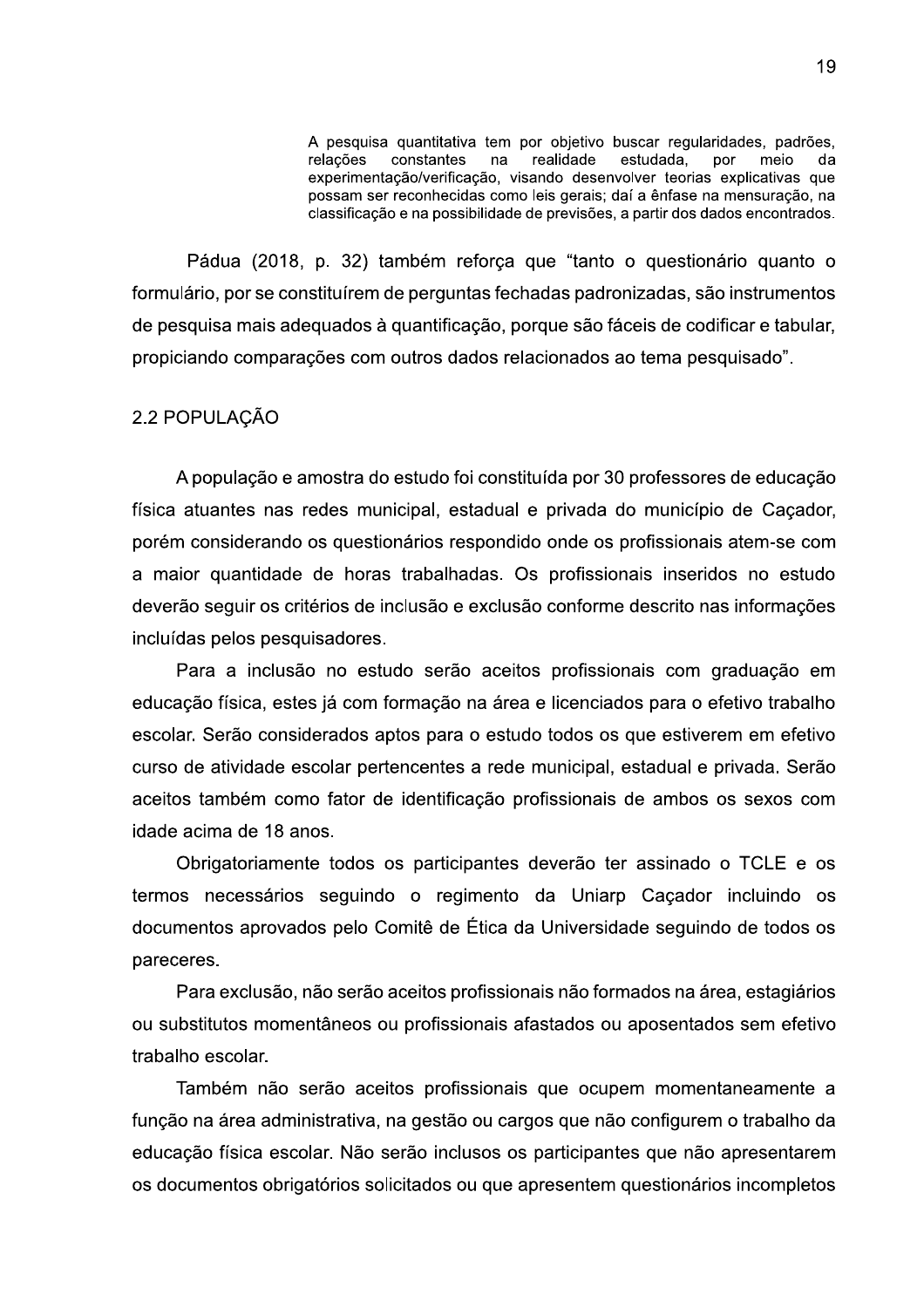ou não assinados conforme solicitação da Uniarp Caçador e do Comitê de Ética e pesquisa.

#### 2.3 DELINEAMENTO DA PESQUISA

Inicialmente o contato foi fundamentado via Secretaria de Educação para os professores da Rede Municipal, com as Escolas Estaduais via Secretaria com direção de cada Unidade Estadual e nas Privadas com os Responsáveis pelas Escolas Particulares com presença física na apresentação do estudo. Após as autorizações foram coletados os contatos dos professores, efetivando um levantamento prévio dos que se enquadram como inclusos e os que seriam excluídos do estudo conforme organização dos pesquisadores.

Após as devidas autorizações os documentos ficaram disponíveis para o seguimento do trabalho seguindo o cronograma pré-estabelecido.

### 2.4 INSTRUMENTOS DE COLETA DE DADOS

Para a coleta de dados os documentos foram separados por blocos enumerados por I, II e III. Estes os quais estabeleceram Escolas Municipais I, Escolas Estaduais II e Privadas III.

Para o questionário foram utilizados envelopes de cores iguais contendo o questionário efetivado pelo (a) acadêmico (a), supervisionado e autorizado pelo orientador, este com parecer de aprovação pelo Comitê de Ética e Pesquisa da Uniarp Caçador. O questionário consta no Apêndice e nomeado como Questionário Investigativo (A).

O Questionário (A), apresenta a busca de informações dos profissionais, não apresentando nomes, sendo caracterizado por informações laborais, profissionais e pessoais contendo relativas perguntas que foram respondidas pelos sujeitos participantes sem a necessidade de diversidade de questionários entre os grupos I, II e III. Também o Questionário (A) aborda as perguntas sobre a temática do qual o estudo está sendo realizado.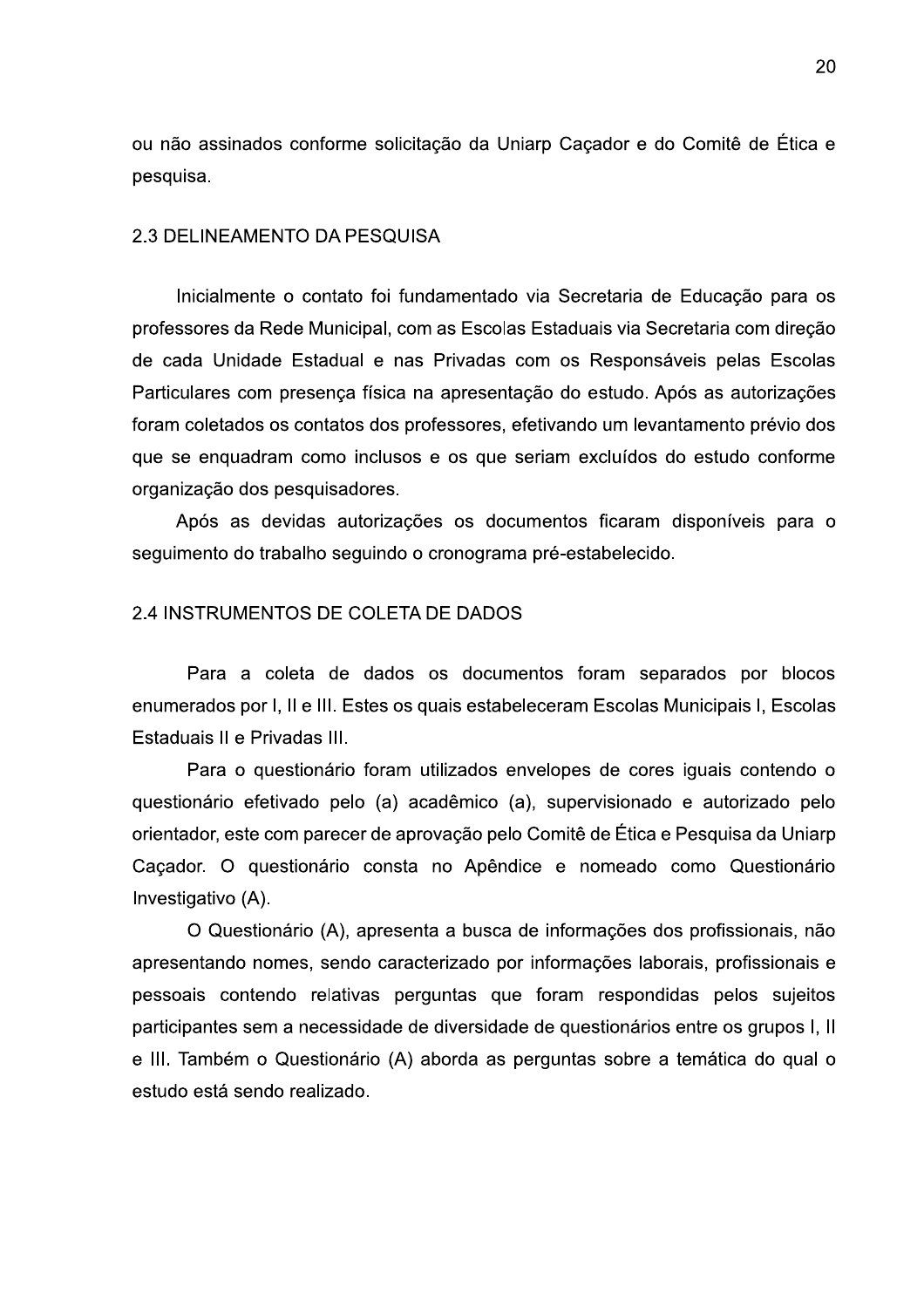#### **3 RESULTADOS E DISCUSSÃO**

As análises foram evidenciadas pela média, mediana e desvio padrão. Os resultados serão ofertados com a apresentação em tabelas para melhor apreciação do estudo.

Os principais resultados encontrados na pesquisa apresentam que entre os colaboradores 60,6% são do sexo masculino e com a prevalência de idade acima de 31 anos. Obtendo então através das perguntas a informação que na graduação 57,6% são especialistas, no caso possuem pós-graduação, sendo que 42,4% tem entre 6 a 10 anos de profissão e 57,6% tem por área de atuação Ensino fundamental I e II. O questionamento sobre o material da BNCC teve 54,5% de conhecimento pelos professores.

No entanto que o tema da BNCC foi abordado 66,7% em cursos e palestras as quais os professores se fizeram presente, em 84,8% das secretarias ou instituições de ensino foi realizada capacitações sobre o tema e é pautado 75,8% nas reuniões pedagógicas. Assim o planejamento de 75,8% dos professores está contemplado a BNCC, e somente 18,2% não tem conhecimento sobre o PPP (Projeto Político Pedagógico) ou se a BNCC está inclusa com alguma contribuição no PPP.

Em 93,9% das aulas de educação física está sendo trabalhada totalmente ou parcialmente os conteúdos de acordo com cada ciclo, os novos conteúdos na visão de 66,7% dos professores vão ser entendido com clareza a formação escolar assim conseguindo contribuir para a vida do escolar. Apesar de que a teoria e a prática da dança e dos esportes de aventura, aplicando a 51,5% dos esportes com maior dificuldade de aplicação nas aulas de educação física. Os professores revelaram que 51,5% dos alunos terão um nível bom de aceitação perante as formas de trabalhos diversificados e envolventes com atividades prazerosas aos alunos que a nova BNCC traz para o currículo escolar. A BNCC no Brasil na área de educação física os professores do município de Caçador-SC expressam que 60,6% do conteúdo inserido será de suma importância na atualidade, utilizando novas tecnologias para a formação escolar.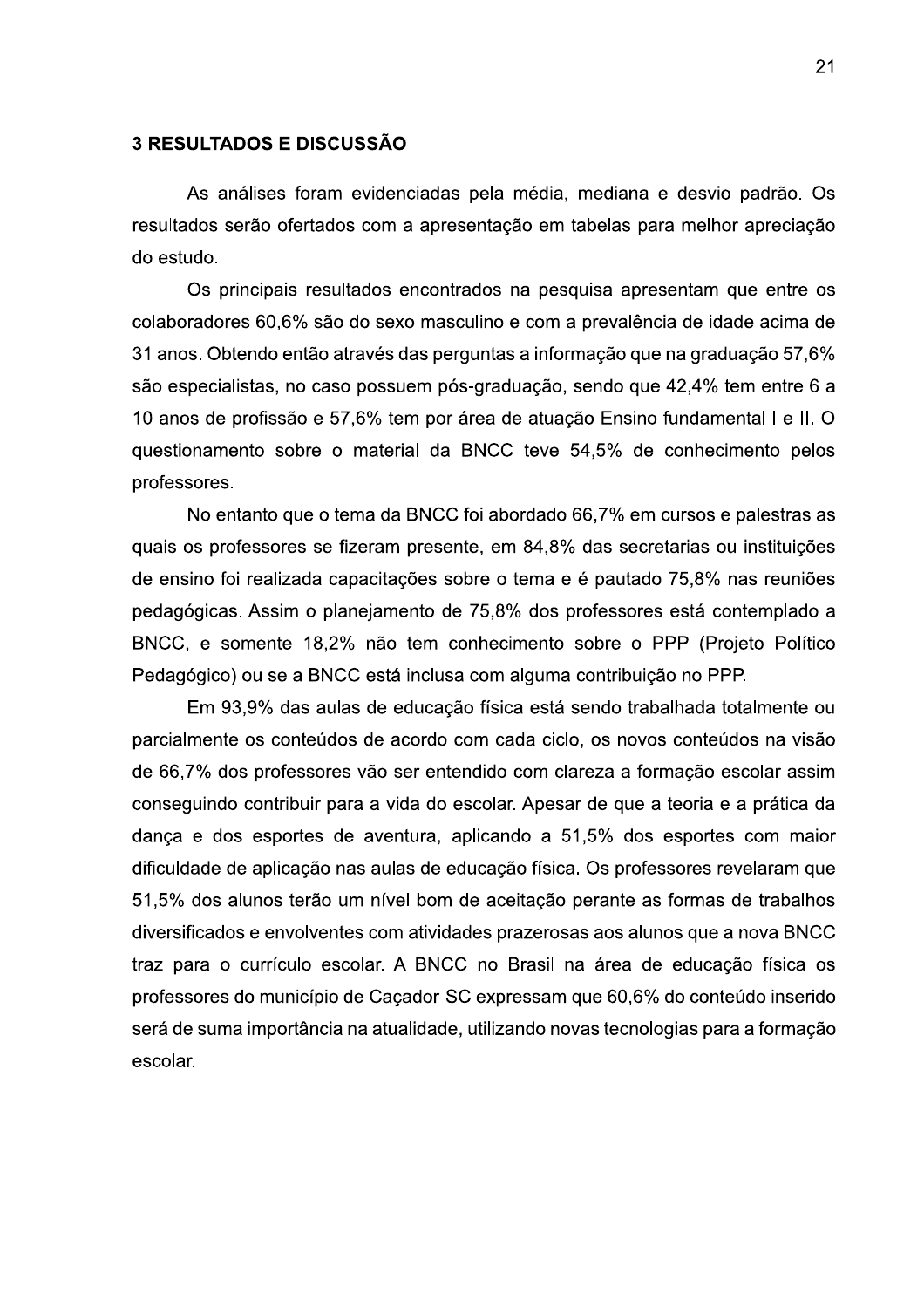| <b>VARIÁVEL</b>                       | N                | %         | <b>DP</b> | <b>MÉDIA</b> |
|---------------------------------------|------------------|-----------|-----------|--------------|
| <b>Sexo</b>                           |                  |           |           |              |
| Masculino                             | 20               | 60,6      | 1,56      | 0,504        |
| Feminino                              | 13               | 39,4      |           |              |
| Idade                                 |                  |           |           |              |
| 18 a 25                               | 3                | 9,1       |           |              |
| 26 a 30                               | $\mathbf 1$      | 33,3      | 2,46      | 0,6251       |
| 31 acima                              | 19               | 57,6      |           |              |
| Titulação                             |                  |           |           |              |
| Graduação                             | 12               | 36,4      |           |              |
| Especialista                          | 19               | 57,6      | 1,71      | 0,581        |
| Mestrado, doutorado                   | $\mathbf{2}$     | 6,1       |           |              |
| Tempo de Formação                     |                  |           |           |              |
| Menos de 5 anos                       | $\boldsymbol{9}$ | 27        |           |              |
| 6 a 10 anos                           | 14               | 42,4      | 2,03      | 0,759        |
| 11 anos ou mais                       | 10               | 30,3      |           |              |
| Área de Atuação                       |                  |           |           |              |
| <b>Ensino Fundamental I</b>           | $\overline{7}$   | 21,2      |           |              |
| <b>Ensino Fundamental II</b>          | 7                | 21,2      | 2,28      | 0,812        |
| Ensino Fundamental I e II             | 19               | 57,6      |           |              |
| <b>Conhecimento Sobre BNCC</b>        |                  |           |           |              |
| Sim                                   | 18               | 54,5      |           |              |
| Não                                   | $\mathbf 0$      | $\pmb{0}$ | 1,93      | 1,014        |
| Superficialmente                      | 15               | 45,5      |           |              |
| Participou de Formação sobre BNCC     |                  |           |           |              |
| Sim: Palestras, cursos                | 22               | 66,7      |           |              |
| Sim: Workshop, seminários             | 5                | 15,2      | 1,53      | 0,802        |
| Não                                   | 6                | 18,2      |           |              |
| Capacitações sobre a BNCC             |                  |           |           |              |
| Sim                                   | 25               | 75,8      | 1,28      | 0,522        |
| Não                                   | 8                | 24,2      |           |              |
| <b>BNCC em Reuniões Escolares</b>     |                  |           |           |              |
| Sim                                   | 25               | 75,8      | 1,28      | 0,522        |
| Não                                   | 8                | 24,2      |           |              |
| Planejamento contempla BNCC           |                  |           |           |              |
| Sim, parcialmente                     | 25               | 75,8      |           |              |
| Sim, totalmente                       | $\,6$            | 18,2      | 1,31      | 0,592        |
| Não é contemplado                     | $\overline{c}$   | 6,1       |           |              |
| No PPP da escola está inserido a BNCC |                  |           |           |              |
| Sim                                   | 22               | 66,7      |           |              |
| Sem conhecimento do documento         | 6                | 18,2      | 1,5       | 0,762        |
| Não                                   | 5                | 15,2      |           |              |
| Trabalha o conteúdo da BNCC nas aulas |                  |           |           |              |

Tabela 1- Informações pessoais e profissionais dos professores de educação física do município de Caçador-SC. Informações sócio laborais e informações sobre a BNCC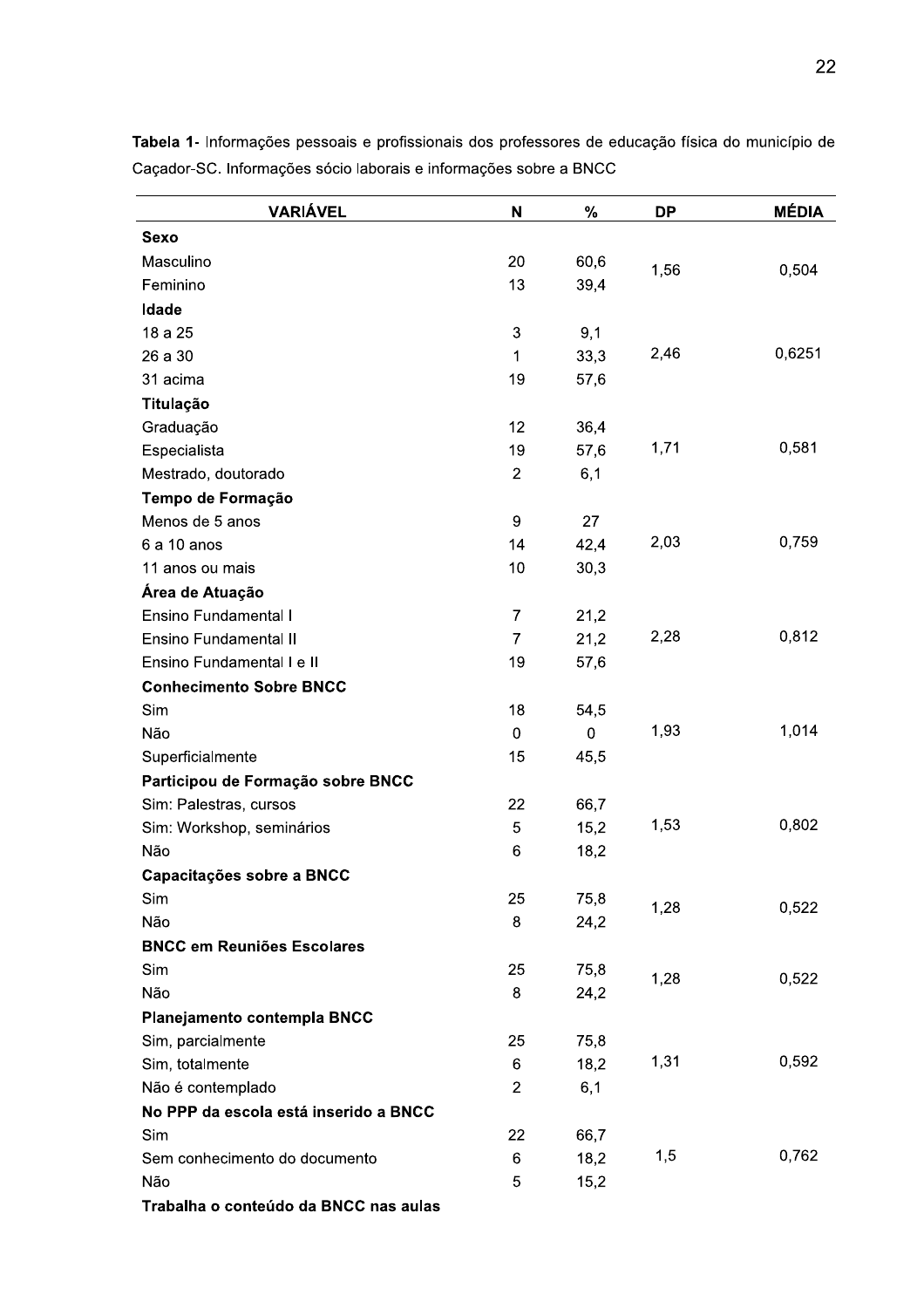|  |                                                                                                 |                |              |      | ້     |
|--|-------------------------------------------------------------------------------------------------|----------------|--------------|------|-------|
|  |                                                                                                 |                |              |      |       |
|  | Sim parcialmente                                                                                | 23             | 69,7         |      |       |
|  | Sim totalmente                                                                                  | 8              | 24,2         | 1,37 | 0,609 |
|  | Não                                                                                             | $\overline{2}$ | 6,1          |      |       |
|  | Percepção de Novos Conteúdos da BNCC                                                            |                |              |      |       |
|  | Atenderão com clareza                                                                           | 22             | 66,7         |      |       |
|  | Atenderão parcialmente                                                                          | 11             | 33,3         | 1,34 | 0,482 |
|  | Não atenderão a formação escolar                                                                | 0              | $\mathbf 0$  |      |       |
|  | Percepção quanto às dificuldades                                                                |                |              |      |       |
|  | Esportes de quadra, jogos eletrônicos e<br>brincadeiras.                                        | $\overline{2}$ | 6,1          |      |       |
|  | Jogos de oposição e lutas                                                                       | 14             | 42,4         | 2,46 | 0,621 |
|  | Dança e esporte de aventura                                                                     | 17             | 51,5         |      |       |
|  | Percepção da BNCC para a docência                                                               |                |              |      |       |
|  | Os profissionais deverão estar em capacitações<br>teóricas e práticas sobre BNCC periodicamente | 28             | 84,8         |      |       |
|  | Os profissionais irão se adaptar a BNCC<br>facilmente                                           | 4              | 12,1         | 1,18 | 0,407 |
|  | Os profissionais não irão ter facilidade<br>para a nova condução de trabalhos<br>perante BNCC   | 1              | $\mathbf{3}$ |      |       |
|  | Aceitação da BNCC pelos alunos                                                                  |                |              |      |       |
|  | Irão gostar pelas formas de trabalhos<br>diversificados e atividades prazerosas                 | 17             | 51,5         |      |       |
|  | Aceitarão, porém, terão dificuldades em<br>entender todas as mudanças                           | 16             | 48,5         | 1,5  | 0,508 |
|  | Aceitarão com dificuldades                                                                      | 0              | $\mathbf 0$  |      |       |
|  | Análise da BNCC no Brasil                                                                       |                |              |      |       |
|  | Faz parte de uma renovação no<br>sistema de educação                                            | 10             | 30,3         |      |       |
|  | Será importante na atualidade como<br>formação escolar                                          | 20             | 60,6         | 1,84 | 0,627 |
|  | Ainda serão necessárias mais revisões<br>para contemplar a formação escolar                     | 3              | 9,1          |      |       |

Fonte: O autor  $(2020)$ 

Diante dos resultados obtidos no estudo em relação a titulação dos sujeitos da pesquisa destacou que 57,6% dos professores possuem especialização (pósgraduação) um número baixo de mestres consistindo também com a faixa de idade acima de 31 anos. Corroborando Moura (2019) em um estudo destacou sobre a titulação de profissionais que 76% dos professores possuem especialização, 6% possuem mestrado, doutorado o que permite destacar que a especialização é uma das primeiras procuras de titulação após o término da graduação.

Sobre a investigação do conhecimento sobre a BNCC os pesquisados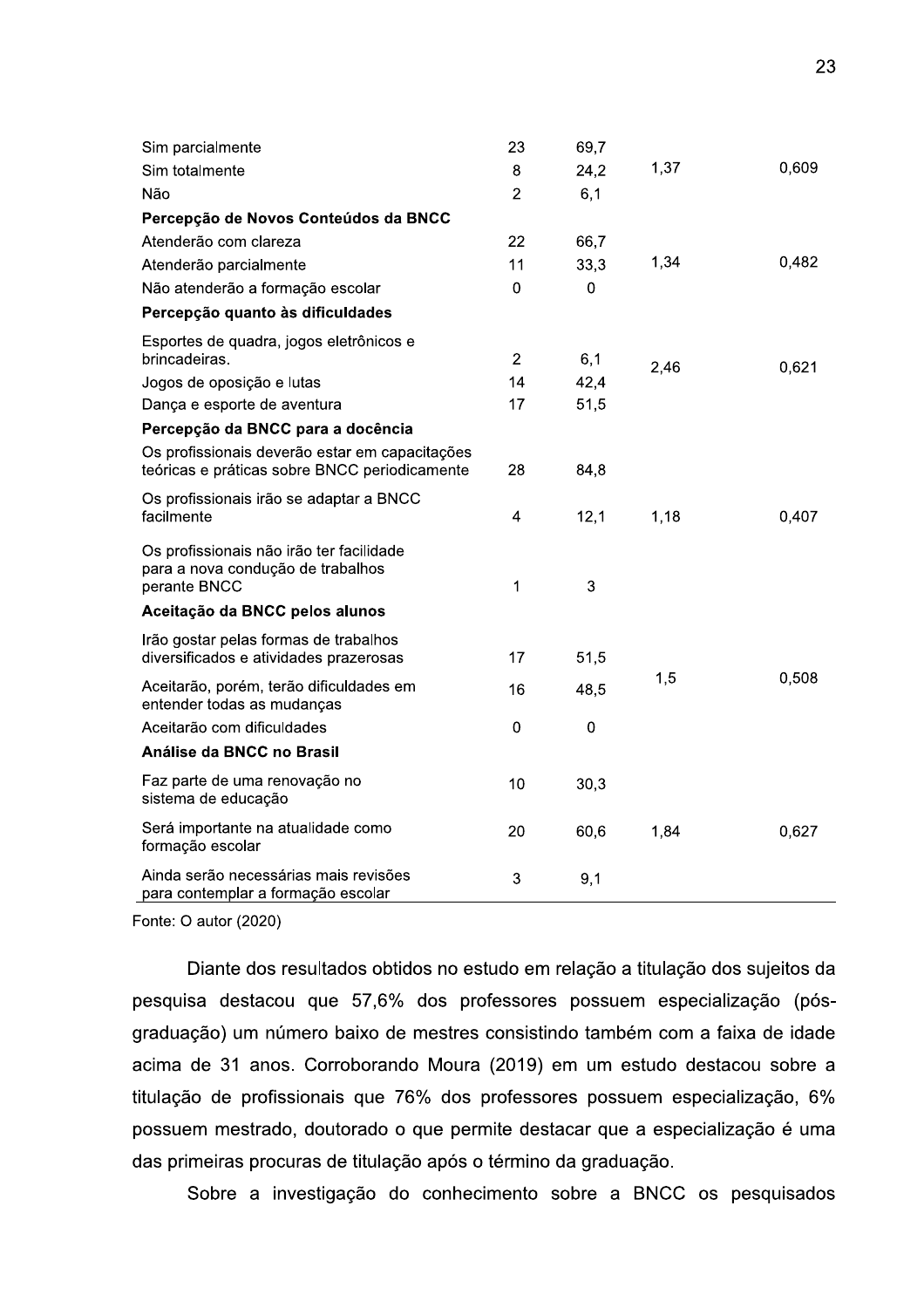afirmaram ter conhecimento sobre o documento com total percentual de informação, o que comprova não ser desconhecido a BNCC dos profissionais. De acordo com estudos realizados por Linhares (2019) em fortaleza teve um total de 80% dos pesquisados já conheciam as versões preliminares do documento. Sendo assim, pode-se dizer que os professores atuantes na Educação Básica, em sua maioria, estão tomando conhecimento da elaboração e sistematização de um currículo nacional mínimo.

Já Maciel (2017) comprova em uma pesquisa com a ferramenta de questionários para professores da rede pública e particular de Cuiabá MT e Campo Verde MT, totalizando 178 professores apenas 18 professores não tinham o conhecimento sobre o material ou estudo sendo realizado sobre a BNCC.

Confrontando os resultados sobre conhecimento das capacitações sobre a BNCC os achados mostraram 75,8% já tiveram capacitações, palestras e reuniões com atenção a BNCC. Afirmando essa necessidade Santos (2019) complementa um estudo onde descreve um projeto que implementou encontros quinzenais para que os professores de educação física possam passar pro formações sobre a BNCC, assim podendo estudar e obter conhecimento sobre o documento.

Segundo Moura (2019) também aborda resultados positivos das capacitações com entrevistas onde 48% de profissionais participaram de capacitações ou aperfeiçoamentos, 40% foi a palestras, congressos ou seminários sobre a formação dos professores sobre a BNCC.

Analisando os resultados e um dos pontos principais para uma possível conclusão sobre o conhecimento da BNCC em profissionais da educação física é relacionar as informações recebidas e o entendimento sobre elas. Abordando as análises de necessidades de encontros para formação o estudo conclui que 75.8% dos professores participam de reuniões que tiveram a BNCC como pauta de temática para organização de conteúdos.

Oliveira (2019) salienta que a Base é um documento desafiador, pois requer a mudança de uma prática pedagógica conteudista, para uma prática questionadora e voltada para o desenvolvimento integral dos discentes. Todo o processo educacional visa o desenvolvimento de habilidades e competências para compreensão dos fenômenos sociais, o que possibilitará a interferência e/ou modificação da sociedade.

Para implantação dessa proposta, é de suma importância o envolvimento de todo o corpo docente, coordenadores e diretores pedagógico realize reuniões para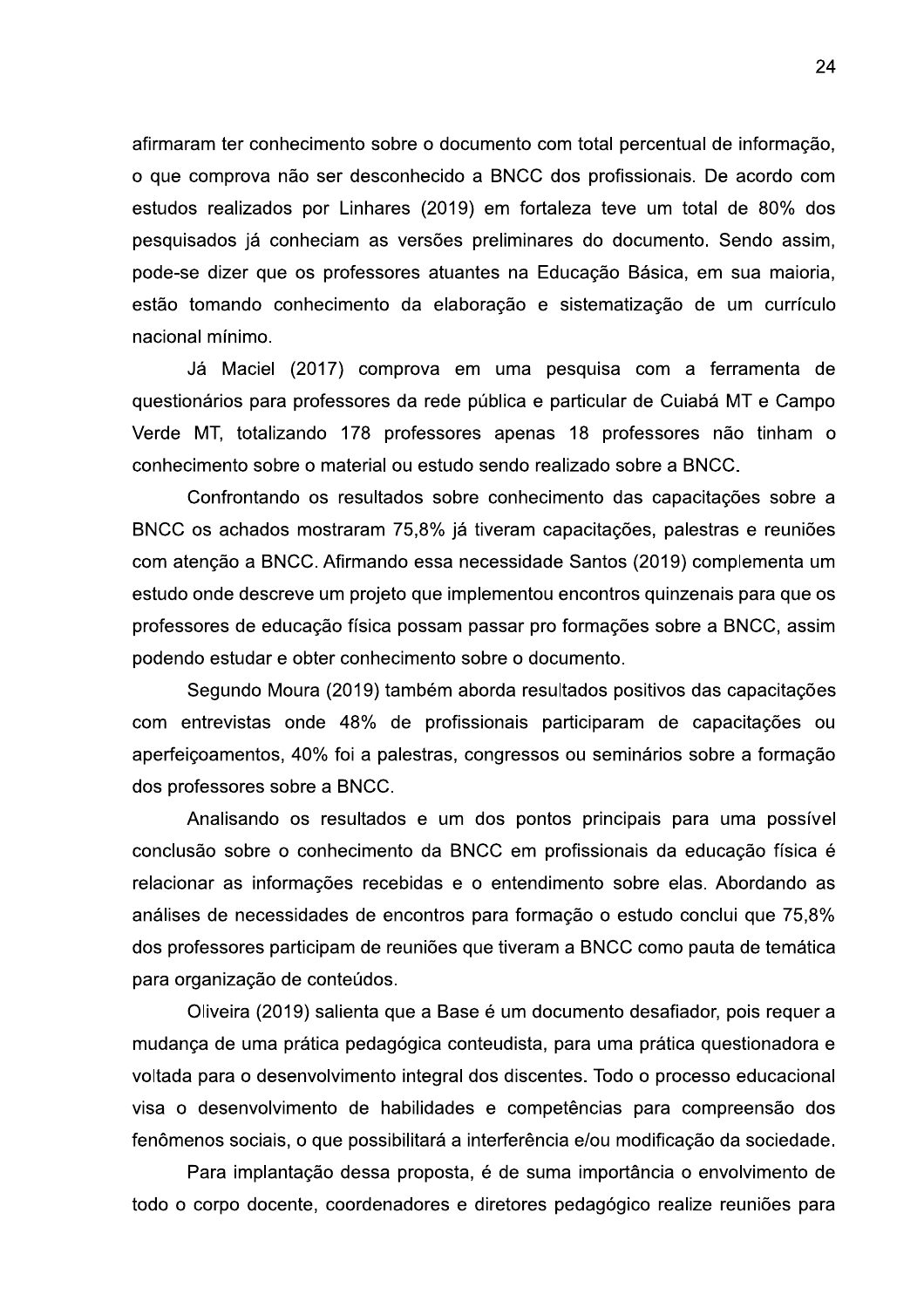estudo e conhecimento da BNCC, bem como trazendo dos documentos que embasam toda a proposta educacional (OLIVEIRA, 2019).

Conforme Mariani (2019) ressalta que 94,12% de seus professores participaram desde o início da construção do material da BNCC de reuniões que tem a BNCC com um tema a ser pautado com continuidade na nova visão do documento.

Assim como descreve Moura (2019) 41% relatam que no seu planejamento está totalmente de acordo com o material da BNCC, 34% estão parcialmente de acordo pois ainda não detém o conhecimento total sobre o material, 13% relatam que não está devido que a BNCC foi mal construída, e 12% não está contemplada por falta de domínio.

Corroborando Oliveira (2019) ressalta a BNCC passou por vários estudos inclusive para facilitar o trabalho dos docentes foram separados tópicos por área do conhecimento, por disciplina e série. Aborda também que os objetos do conhecimento (conteúdos) propostos pela BNCC, agregando aos planejamentos aqueles que julgaram pertinentes e indispensáveis para cada ano, levando -se em consideração a realidade da comunidade escolar.

Ainda Oliveira (2019) enfatiza para contribuir com o estudo que 18,2% tem totalmente a BNCC implantada em seu planejamento didático, 75,8% a BNCC está parcialmente inserida e somente 6,1% não está contemplada. Salientando que como a BNCC rege um documento a ser seguido por toda esfera escolar, é importante proporcionar aos escolares um planejamento que contemple todos ciclos a serem seguidos de acordo com o documento.

Na discussão sobre a BNCC já estar inserida no PPP da escola tomando como referência o documento para ser seguido tomando como realidade o planejamento junto as escolas e redes de estudo.

Direcionando a investigação Mariani (2019) As expressões utilizadas pelos docentes nessas mensagens retratam uma realidade educacional vivenciada divergente da preconizada pela nova política educacional, diante desse contexto, é possível perceber que este é um importante processo a ser realizado por todas as instituições de ensino inserindo a BNCC ao Projeto Político Pedagógico, a fim de que o novo currículo escolar esteja pautado na realidade, objetivos e missão e da escola, em consonância com as habilidades descritas pelo documento legal.

Já Oliveira (2019) contribui com a intervenção que a proposta educacional visa instrumentalizar os docentes sobre a BNCC, com vistas a uma melhor atuação na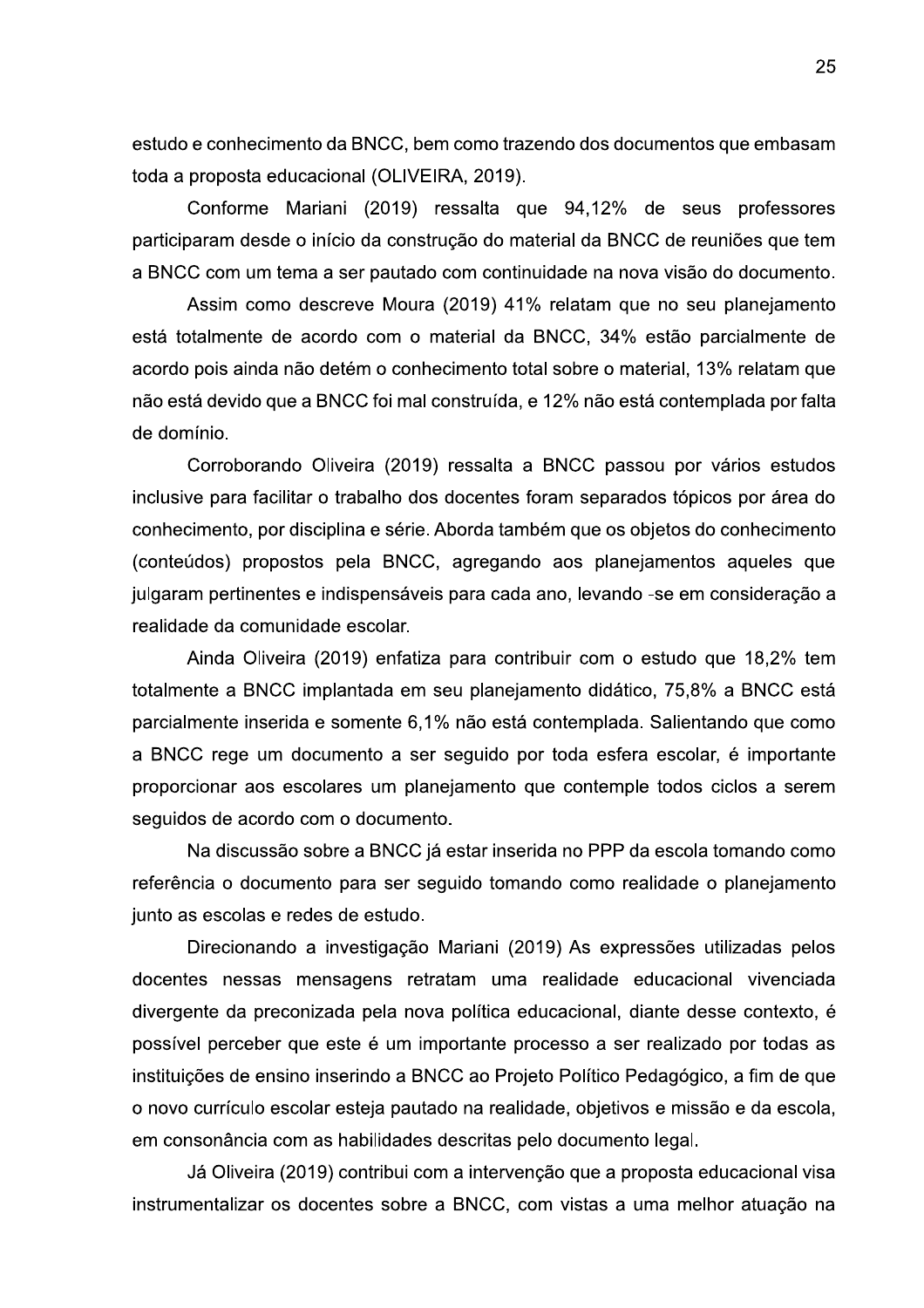prática pedagógica diária, bem como na compreensão da importância de um processo educacional inovador no que diz respeito à formação de um indivíduo capaz de compreender os fenômenos sociais, podendo interferir para melhorar/modificar a sociedade, exercendo, de fato, sua cidadania o que pode também estar direcionado ao montando do PPP nas unidades escolares.

Na investigação sobre o trabalho da BNCC dentro das atividades curriculares escolares o estudo apresentou uma condição expressiva de atribuições onde os sujeitos já estão adequando as novas práticas as aulas da educação física com um total de 69.7%.

Comparando e confrontado os resultados com outros estudos Martineli (2016) na conjuntura nacional faz-se necessário uma educação e uma educação física como componente curricular incluindo a BNCC dentro das aulas, que sejam pautadas na valorização da história, da cultura e técnica da cultura corporal, na importância da mediação do professor para a aprendizagem do aluno e na formação da consciência crítica frente à realidade social, com vistas a sua transformação.

Neste contexto Mariani (2019) apresenta um estudo com dados de um "cenário positivo", sob o ponto de vista dos docentes que alegam ter conhecimento e contato com as diversas formas de interação com o documento ao longo dos três anos de construção.

Diante dos resultados sobre a indagação dos conteúdos da BNCC atender as necessidades 66,7% dos pesquisados manifestam que os conteúdos irão atender as necessidades com clareza. Cabe a ressalva que sobre as dificuldades 51,5% dos professores do município de Fraiburgo sentem uma dificuldade em dança e esporte de aventura.

Comparando com possíveis resultados já evidenciados na literatura, Rodrigues (2016) abre discussão onde observa que necessita de atenção essa lacuna dentro do entendimento sobre o desenvolvimento dos saberes, habilidades e técnicas ligadas à Danca.

Diante disso Rodrigues (2016) destaca algumas limitações em se adaptar materiais e condições de ensino em escolas de regiões urbanas e rurais: limitações de recursos financeiros para aquisição dos materiais que tais práticas exigem, por exemplo, o slack line, a corrida de orientação, o rapel, a tirolesa, o skate, dentre outros; a dificuldade em se incluir os alunos com deficiência em esportes de aventura; o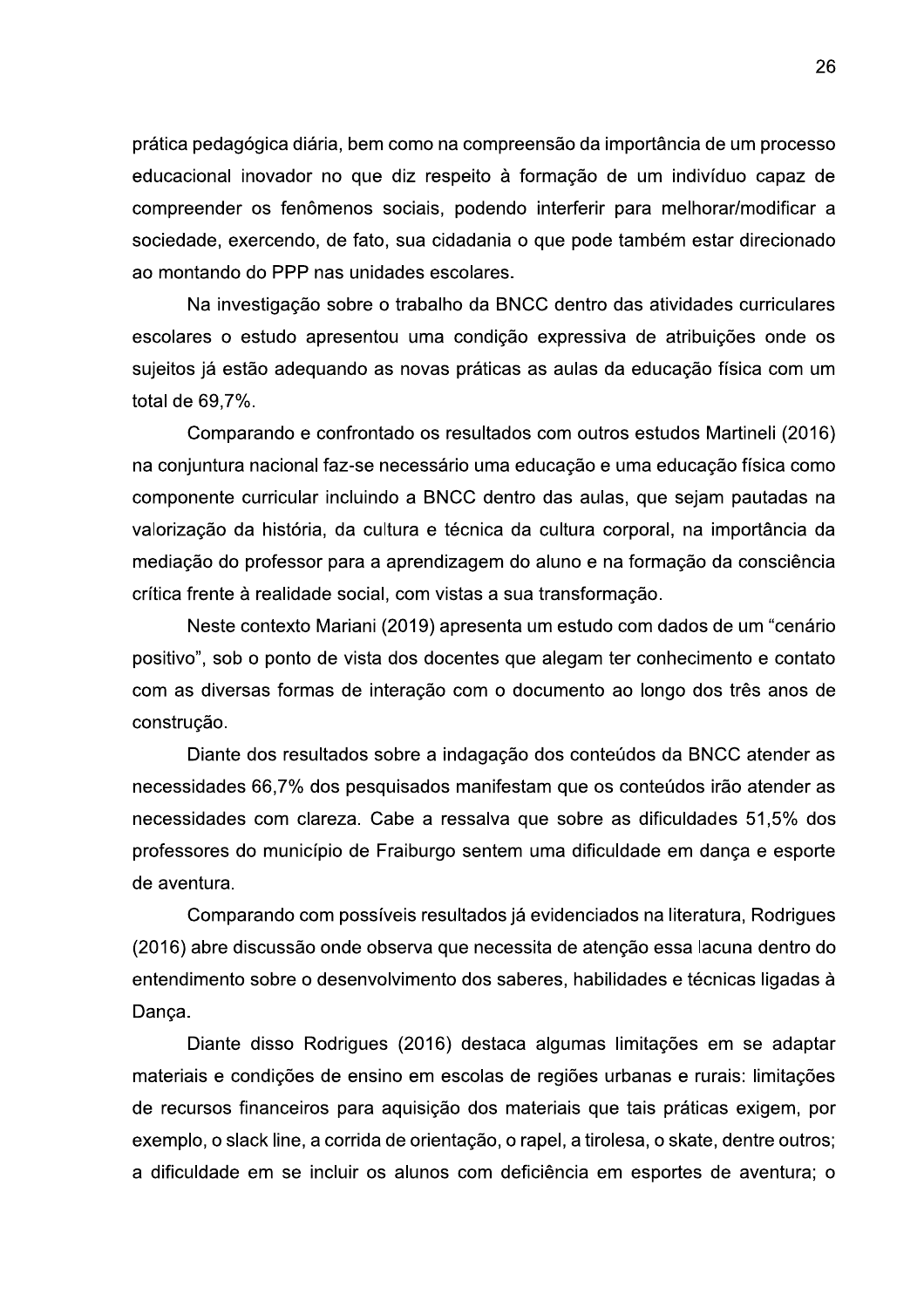despreparo dos professores; o pouco referencial teórico e poucos livros de apoio didático em relação ao ensino dos esportes de aventura na escola.

Para Silva et. al (2018) a prática das lutas no ambiente escolar traz inúmeros benefícios ao praticante, entre eles, destacamos o desenvolvimento motor, cognitivo e o afetivo social. Além disso, as lutas promovem aos alunos a oportunidade de desenvolvimento auto perceptivo, pois utilizado como instrumento com fim no ensinoaprendizagem, colocam o aluno frente a dificuldades motoras e psicológicas que ajudam na resolução de problemas. Nesse modo a investigação mostrou que 42,4% confirmam em ter maior dificuldade em lutas e jogos de oposição.

Ainda sobre as dificuldades apresentadas nos resultados do estudo 6,1% dos pesquisados manifestam que as dificuldades encontradas estão nos conteúdos de esportes de quadra, jogos eletrônicos e brincadeiras.

Tratando de um número baixo pelo percentual de dificuldade a literatura aponta segundo Rodrigues (2016) que os jogos e brincadeiras é um saber considerado por muitos professores como o principal conteúdo da Educação Física no ensino fundamental, no entanto, eles só aparecem nos dois primeiros ciclos.

Ainda Rodrigues (2016) destaca que em relação ao ensino dos jogos e brincadeiras na escola é que seus objetivos podem ser ampliados para além da vivência do lúdico, e contemplarem sua experimentação, compreensão e recriação como atividade cultural particular e universal, complexa e diversificada, cujas possibilidades de classificação vão muito além do contexto popular e tradicional, comunitário e regional, do Brasil e do mundo.

Para Moura (2019) corroborando com o confronto de investigação em um estudo publicado compreende que dos investigado 28% dos professores se identificam mais quanto ao conteúdo jogos e brincadeiras, analisando as dificuldades em jogos de oposição e lutas, e dança e esportes de aventura, 22% encontraram dificuldades em jogos de oposição e lutas e jogos e brincadeiras, sendo mais fácil trabalhar os esportes, 6% dos professores acham que dança e ginasticas tem mais afinidade, já o restante do conteúdo não tem prevalência de conhecimento.

Em relação ao questionamento sobre a adaptação da BNCC 84,8% afirmam ter a necessidade de capacitações para melhor condução dos trabalhos a literatura ainda não apresenta muitos estudos que comprovem qual a melhor forma para a adaptação para a seguência do trabalho. Haja visto que muitos municípios ainda estão em fase de articulações e organização do documento oficial.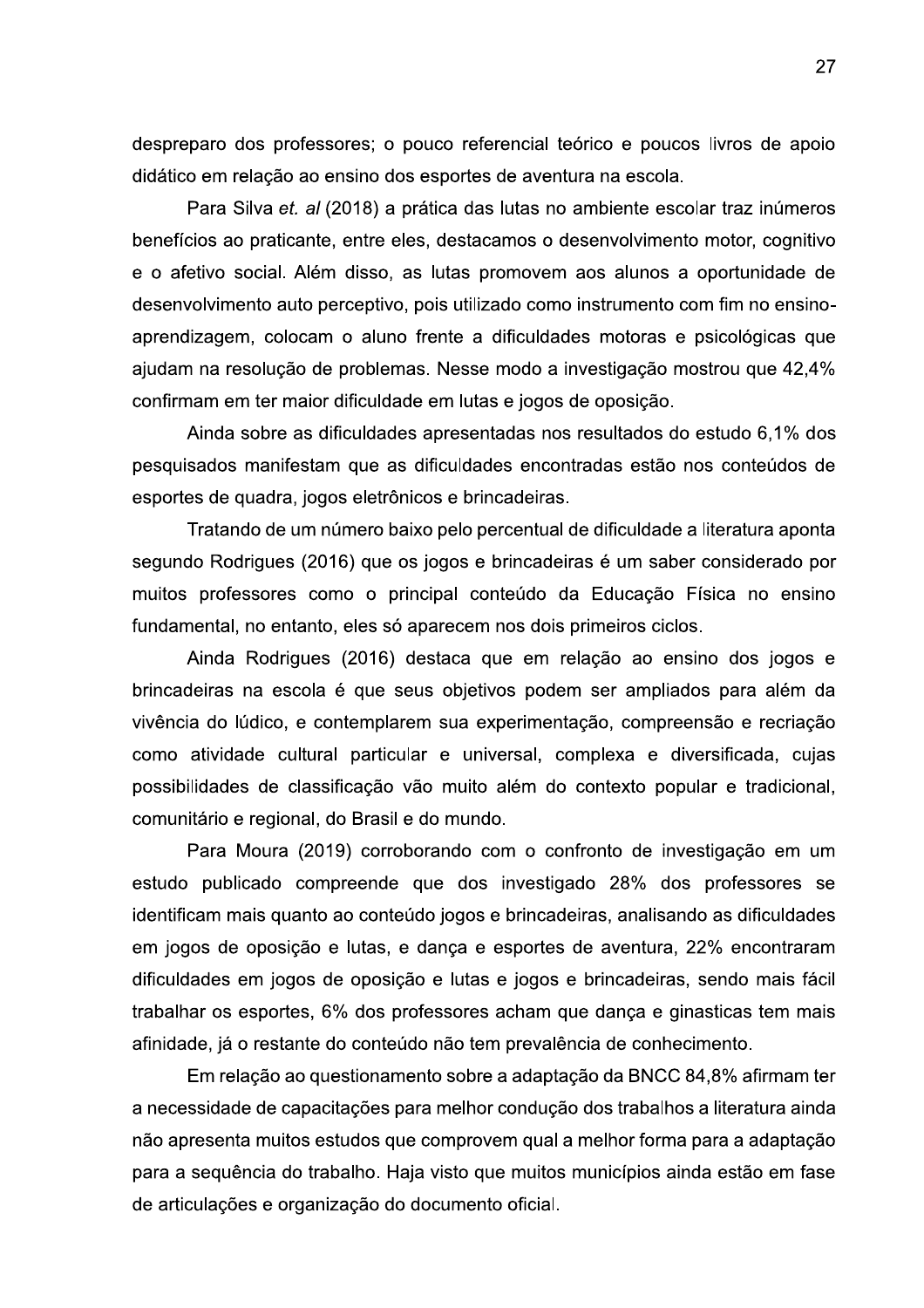Aiguns estudos como o de Maciel (2017) onde reitera-se que um documento da importancia da BNCC exige mudanças de paradigmas em todos os sentidos e a formação de professores esta en Alguns estudos como o de Maciel (2017) onde reitera-se que um documento<br>da importância da BNCC exige mudanças de paradigmas em todos os sentidos e a<br>formação de professores está em uma das urgências. Tais mudanças apontam<br> amente para os professores (as) que ja estao na sala de aula, a fim de que recebam uma formação continuada e os meios de desenvolvimento profissional necessarios para assegurar que seus aiunos (as) e a estrutura onde ocorrera a aprendizagem estejam devidamente preparados para alcançar os novos padroes.

Diante da percepção sobre a receptividade em relação aos alunos os investigados apontam que os alunos terao uma boa intervenção com os conteudos da educação física pela BNCC, o que aponta um percentual de 51,5% dos pesquisados. Nota-se uma necessidade de trabalhar com as lacunas escolares, secretarias de educação e conseinos municipais de educação para o conjunto trabaino. Sliva (2018) compreende que os conteudos são os meios pelos quais o aluno deve analisar e abordar seu contexto de forma que, com isso, possa ser construída uma rede de significados em torno do que se aprende no ambiente escolar.

lna interrogativa sobre como os professores de educação física analisam a  $\mathsf{BNCC}$  como colaborativa para a formação social escolar 60,6% apontaram como favoravel. No confronto de informações Barros (2019) aponta em um estudo que os professores sentem dificuldade, tendo em vista que e algo hovo sendo preciso atualizar pois trata-se da chegada de um novo material "exige uma atualização, uma renovação, uma reflexão por parte do profissional, um aprimoramento.

 $H$ aja vista que necessariamente a BNCC no municipio de Fraiburgo seguindo as normativas da AlviARP ja tem um documento com situações locais inseridas como anexos no documento aprovado. Esta em fase final a complementação do ensino fundamental de 6º ao 9º ano, mas a secretaria de educação trabalha ha fase final para aprovação do outro documento. As escolas estaduais seguem o documento oficializado pelo Estado de Santa Catarina ja publicado e enviado as unidades escolares estaduais e as privadas com o documento disponibilizado pelo MEC.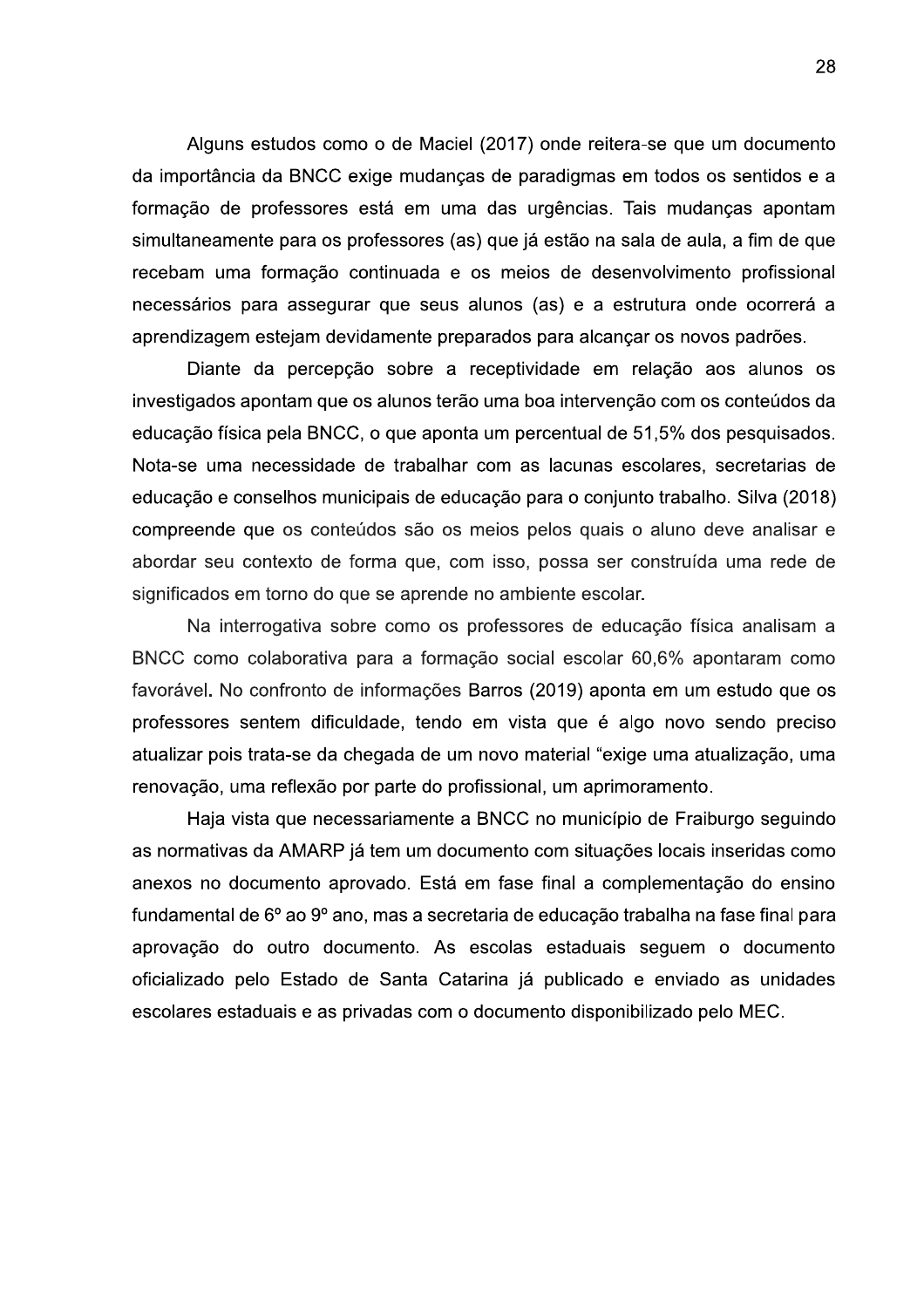#### **CONSIDERAÇÕES FINAIS**

De acordo com os resultados obtidos no presente estudo foi constatado que os profissionais de educação física inseridos no estudo sobre uma investigação sobre a BNCC e a percepção dos profissionais de educação física sobre a visão do documento.

A presente estudo constata que os resultados que atualmente os estados e municípios vem realizando com os professores capacitações com tema abordando a BNCC, havendo várias discussões relacionadas ao conteúdo e atividades propostas pelo documento, pois a BNCC traz para a educação física um cronograma a ser seguido para que o escolar realize as atividades de acordo com cada faixa etária.

Considerando que outro resultado do estudo são profissionais com características experientes na área o que titula a maioria já com especializações. Diante da principal indagação sobre a BNCC os profissionais tem conhecimento sobre o material da BNCC, tendo em vista que no município é fornecido aos professores capacitações, cursos e palestras para apreciação do documento.

Importante também discorrer que o estudo identificou que muitos professores já vêm se adaptando e incluindo as novas estratégias dentro de seus currículos escolares o que também foi considerado que será aceito pelos alunos das unidades escolares. Destaca-se como importante neste momento final do trabalho que mesmo com muitas possibilidades positivas os sujeitos que participaram do estudo demonstraram ter cuidados e dificuldades em alguns temas teóricos e práticos, como esporte de aventura, que muitas vezes não tem recursos de materiais e espaço adeguado para a prática, pois não era vivenciado antes da aprovação do novo documento da BNCC para a educação física. Sabendo que o estado já possui um documento oficial. Diante disso os municípios vêm se adaptando a isso e o município de Caçador-SC já está seguindo com muita transparência a BNCC e as adaptações solicitadas pela AMARP.

Assim sugere-se futuras pesquisas de outros estudos sobre a temática BNCC e educação física, para que possam servir de base para futuras políticas públicas para estar melhorando nossa educação.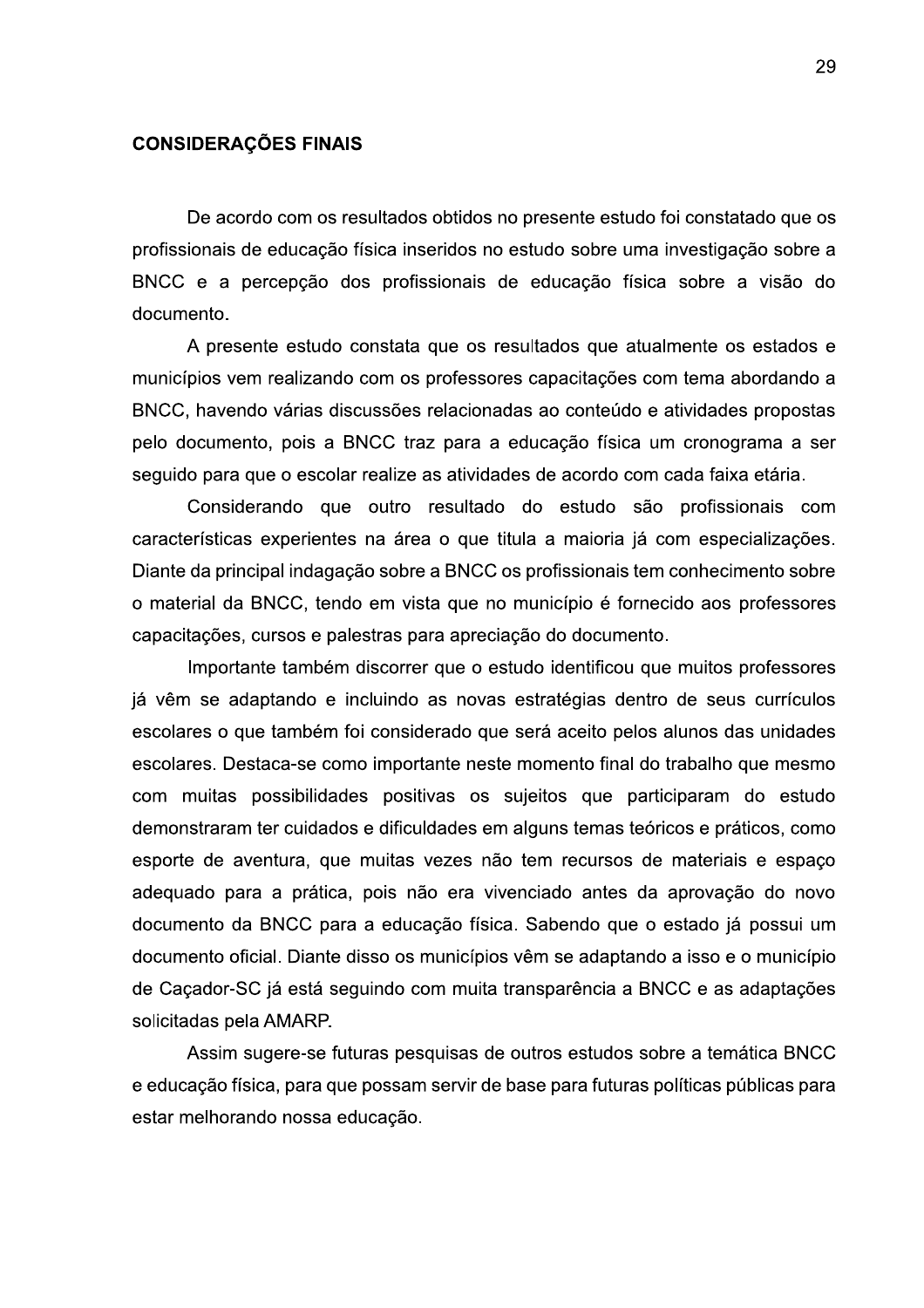## **REFERÊNCIAS**

BARROS, Danyelle Soares da Costa, A Educação Física E A Bncc Na Escola: Um Estudo De Caso, 2019.

BITTENCOURT, J. A Base Nacional Comum Curricular, UFSC 2017https://educare.bruc.com.br/arquivo/pdf2017/24201 12678.pdf. Acesso em: 28 abr 2020.

## BRASIL, Ministério De Educação e Cultura, 2016.

http://basenacionalcomum.mec.gov.br/images/BNCC EI EF 110518 versaofinal sit e.pdf. Acesso em: 16 março de 2020.

FREITAS, D.C; Pereira, M. P. V. de C., Formação Continuada de Professores de Educação Física, Corpoconsciência, Cuiabá-MT, Vol. 20, N. 03, P. 9-21, set./dez., 2016.

LEI 9.394 de 20 de Dezembro de 1996. Diretrizes e Bases da Educação Nacional. Disponível em: https://www2.camara.leg.br/legin/fed/lei/1996/lei-9394-20-dezembro-1996-362578-publicacaooriginal-1-pl.html . Acesso em 20 de março de 2020.

LEI 13.005 de 25 de Julho de 2014. Aprova o Plano Nacional de Educação - PNE e dá outras providências. Disponível em: http://www.planalto.gov.br/ccivil 03/ ato2011-2014/2014/lei/l13005.htm . Acesso em 20 de março de 2020.

LINHARES, Wendel Luiz. Ciências do Esporte e Educação Física: Agenda para a Emancipação. Atenas Editora ano 2019.

MACIEL, C.M.L.A, Nascimento, G.C, Fernandes, C.T, Kfouri, S.F. Visão de professores de escolas de Cuiabá/MT e Campo Verde/MT sobre a Base Nacional Comum Curricular (BNCC), R. Educ. Públ. Cuiabá, v. 26, n. 62/2, p. 657-673, maio/ago. 2017.

MARIANI, V.C.P. Sepel, L.M.N. Entendimentos e participação docente no processo de elaboração e tramitação da BNCC, Res., Soc. Dev. 2019; 8(12):e318121738 ISSN 2525-3409 | DOI: http://dx.doi.org/10.33448/rsd-v8i12.1738, 2019.

MARTINELI, T.A.P, Magalhães, C.H, Mileski, K.G, Almeida, E.M de. A Educação Física na BNCC: concepções e fundamentos políticos e pedagógicos. Motrivivência v. 28, n. 48, p. 76-95, setembro/2016.

MEC, Ministério Da Educação E Do Desporto Secretaria De Educação Fundamental Parâmetros Curriculares Nacionais Educação Física Brasília 1997. http://portal.mec.gov.br/seb/arquivos/pdf/fisica.pdf. Acesso em: 09 abril de 2020.

MELLO, Guiomar Namo de. Formação Inicial de Professores para a Educação Básica: Uma revisão radical. Revista São Paulo em Perspectiva. Vol14 n.1. 2000. Disponivel em: http://www.scielo.br/scielo.php?script=sci\_artflex&pid=S0102-88392000000100012. Acesso em 31 de Julho de 2020.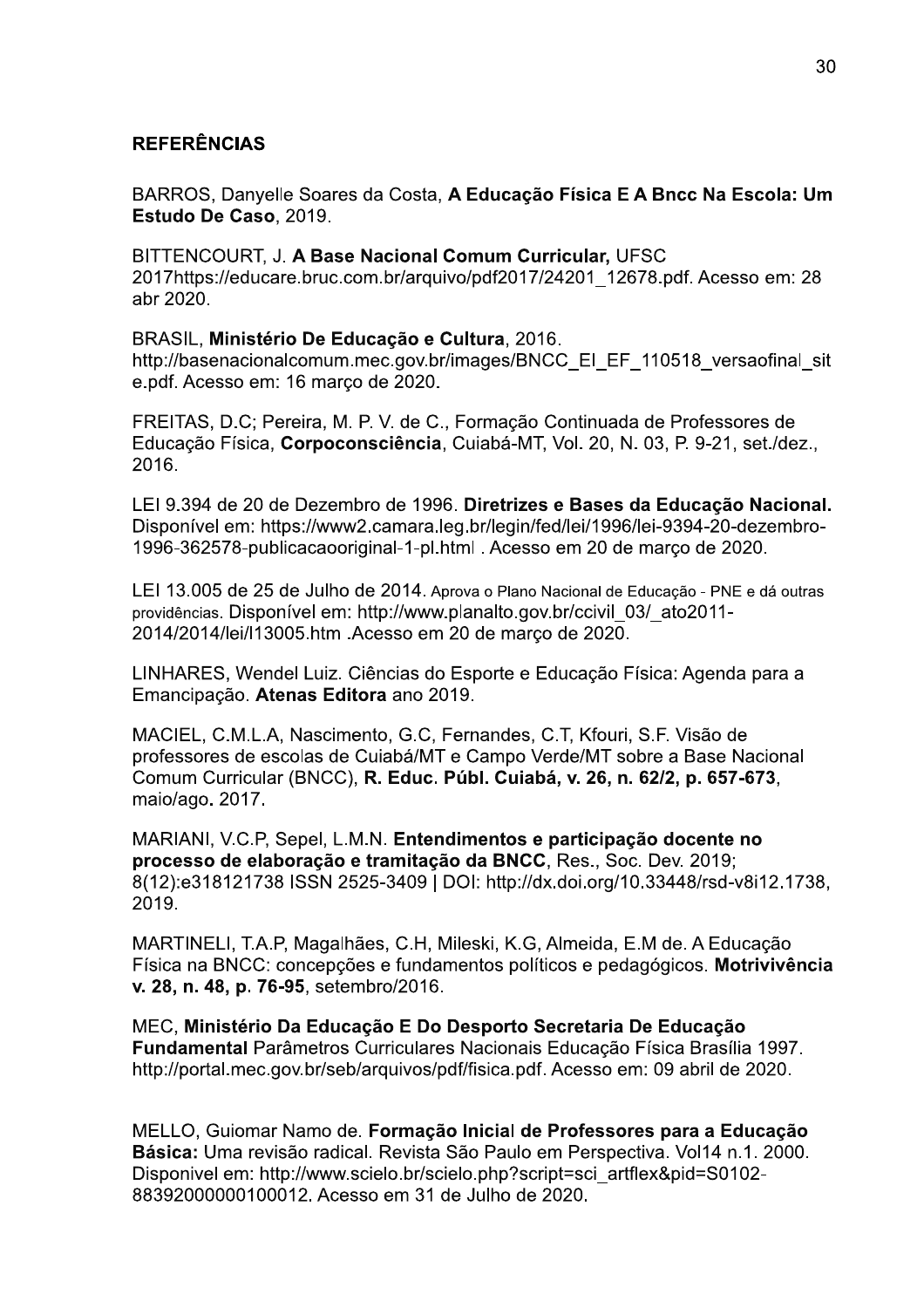MOURA, Hudson Leonardo Cordeiro de Estudo Descritivo Do Processo De Implantação Da Base Nacional Comum Curricular E Sua Relação Com A Formação Continuada De Professores De Educação Física Da Rede Pública De Ensino De Aracaju, 2019.

OLIVEIRA, Gilnar Couto de, Santos, Cidiclédia Gomes da Silva, Santos, Remullo Velloso dos. Implantação Da Base Nacional Comum Curricular (Bncc). Ensino Fundamental II, Nos Colégios Da Polícia Militar Da Bahia, Anais do Congresso Internacional de Educação e Geotecnologias. 2019 ISSN 2674-7227, 2019

PÁDUA, Elisabete Matallo M. Metodologia da Pesquisa: Abordagem teóricoprática. Editora Papiruis, 2019.

PAIXÃO, J.A; Barroso, Y.W.S; Custódio, G.C.C. Formação do professor de Educação Física e as dificuldades no início de carreira em escolas de ensino básico. Horizontes, [S.I], v. 34, n. 2, p. 57 - 68, dez. 2016. ISSN 2317-109X.

QUEIROZ, Andre Magalhães. A construção da disciplina Educação Física ao longo da história no ambiente escolar. EFDeportes.com, Revista Digital. Buenos Aires, Año 17, Nº 172, Septiembre de 2012. Disponível em : https://www.efdeportes.com/efd172/a-educacao-fisica-ao-longo-da-historia.htm. Acesso em 20 de março de 2020

RODRIGUES, Anegleuce Teodoro, Base Nacional Comum Curricular para a área de linquagens e o componente curricular Educação Física, Motrivivência v. 28, n. 48, p. 32-41, setembro/2016.

SANTOS, F.R.S dos, Ferreira, T.B. Franca, B.E.I, Monteiro, N.T.Y. Experiência Em Um Proieto De Extensão Universitária: Formação De Professores Em Educação Física E A Base Nacional Comum Curricular. 9º Congresso Norte Paranaense de Educação Física Escolar - CONPEF 4º Congresso Nacional de Formação de Professores de Educação Física UEL - Londrina - 21 a 24 de maio de 2019.

SANTOS, J.C. et al. Formação De Professores De Educação Física Em Ação: Reflexos Da Formação Inicial, 2019. Pensar A Prática, Goiânia, 2019, V. 22: 51619.

SENA, Dianne Cristina Souza de, et al. A BNCC em Discussão na Formação Continuada de Professores de Educação Física: Um relato de Experiência. Natal/RN, Motrivivência, v. 28, n. 49, p. 227-241, dez. 2016.

## SILVA, M.P Da, Camargo, E.P, Silva, J.C Da, Os Conteúdos E As Dimensões De Conhecimento Na Base Nacional Comum Curricular Na Área Da Educação **Física, 2018.**

SILVA, M.R. A BNCC Da Reforma Do Ensino Médio: O Resgate De Um Empoeirado Discurso, Educ.rev., Belo Horizonte, v. 34, e214130, 2018. Disponível em <http://www.scielo.br/scielo.php?script=sci arttext&pid=S010246982018000100301& Ing=pt&nrm=iso>. Acessos em 29 abril 2020.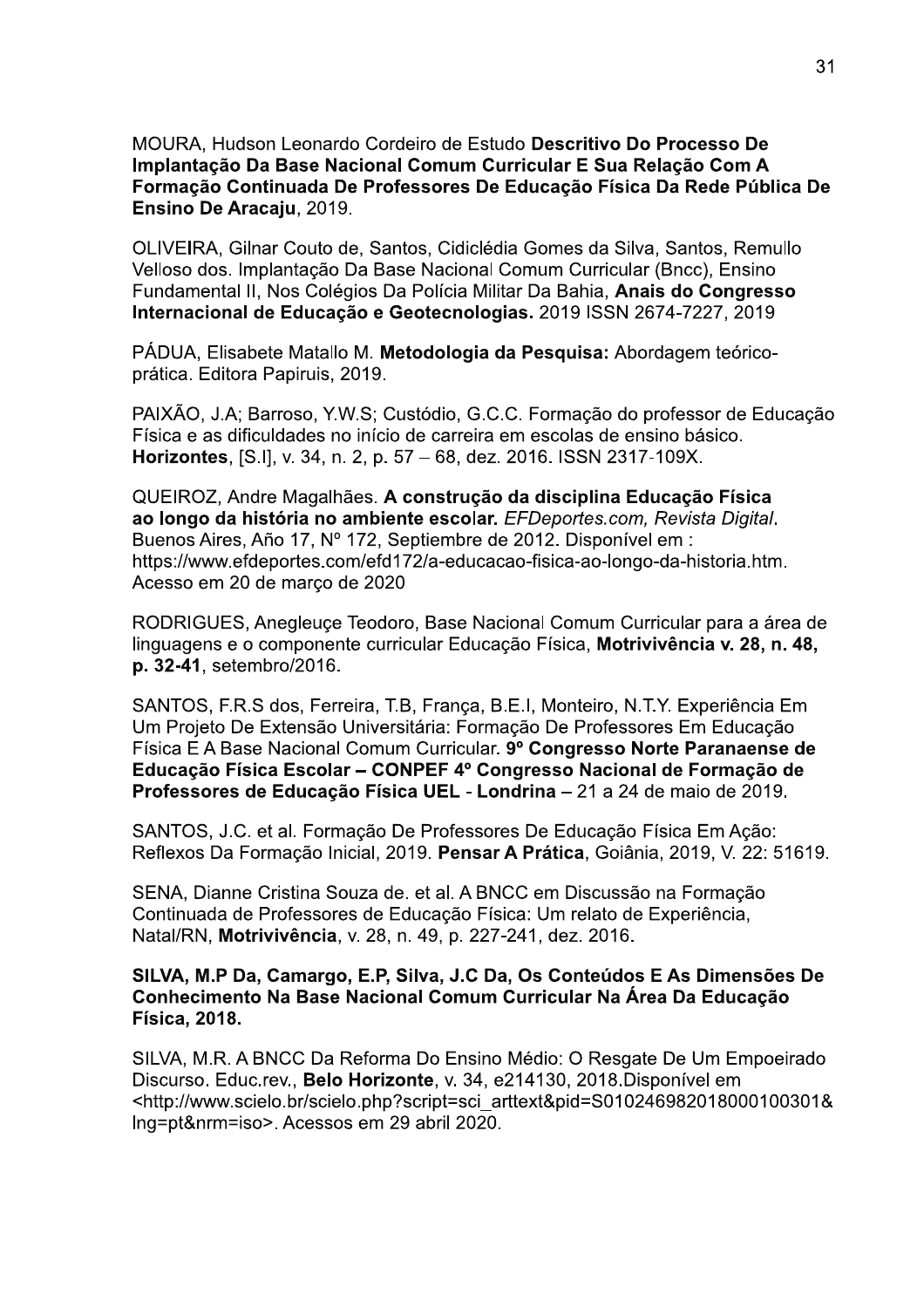**ANEXOS**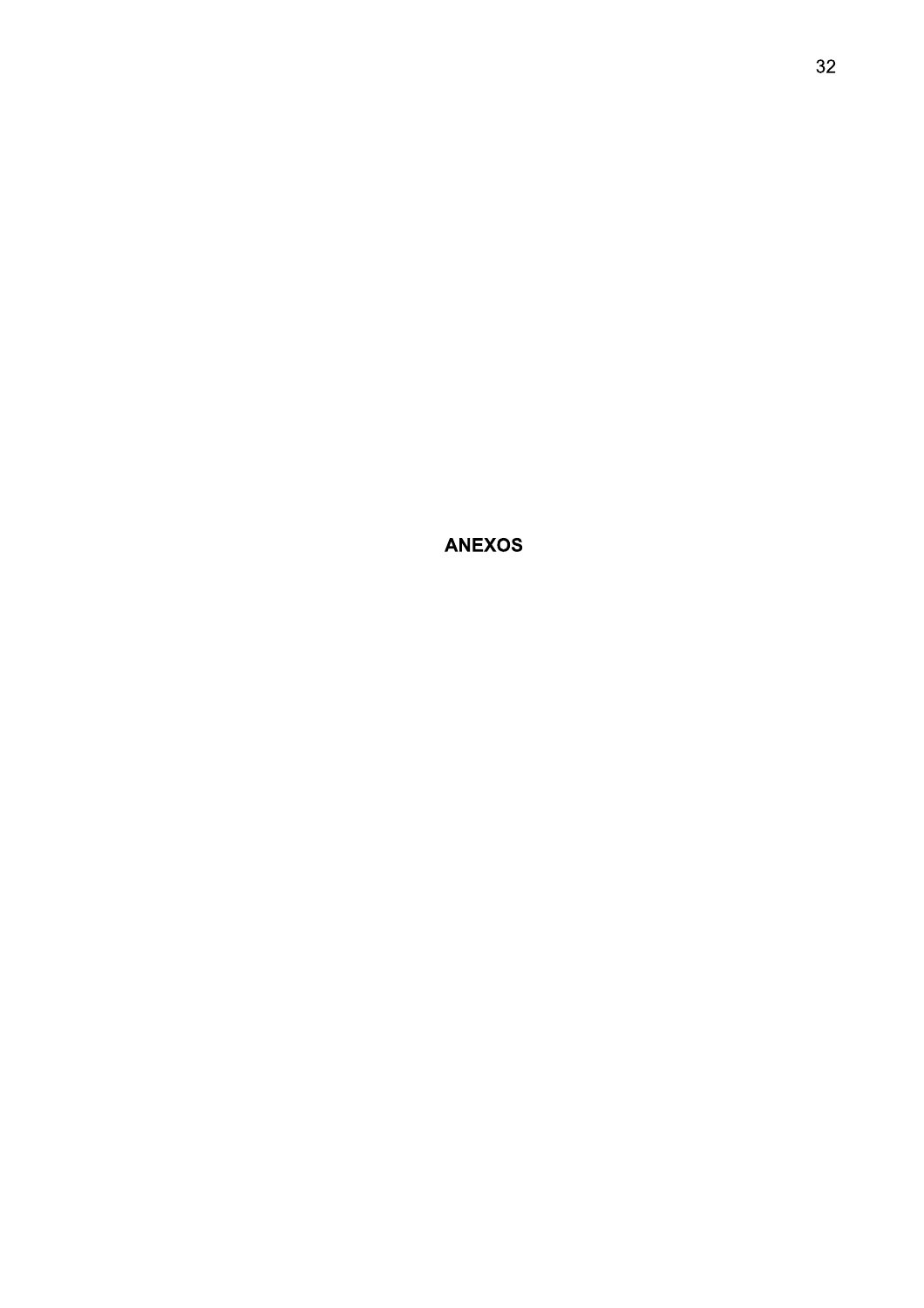# ANEXO A: QUESTIONÁRIO DA PESQUISA



Universidade Alto Vale do Rio do Peixe -**UNIARP** Curso de Educação Física Rua Victor Baptista Adami, 800 - Centro CEP 89500-000 - Caçador - SC Fone/Fax: (49) 3561-6200 / 3561-6264

# 1- Sexo

- () Feminino
- () Masculino

# 2- Idade

- $( ) 18 a 25 a$ nos
- $( ) 26 a 30 anos$
- $( ) 31$  acima
- 3- Titulação
- $( )$  graduado
- () especialista
- () mestrado, doutorado

# 4- Tempo de Formação

- () menos que 5 anos
- $( ) 6 a 10 a$ nos
- () 11 anos ou mais
- 5-Área de atuação
- () Ensino Fundamental I
- () Ensino Fundamental II
- () Ensino Fundamental I e II
- 6 Você tem conhecimento do material da Base Comum Curricular BNCC?
- () Sim () Não () Superficialmente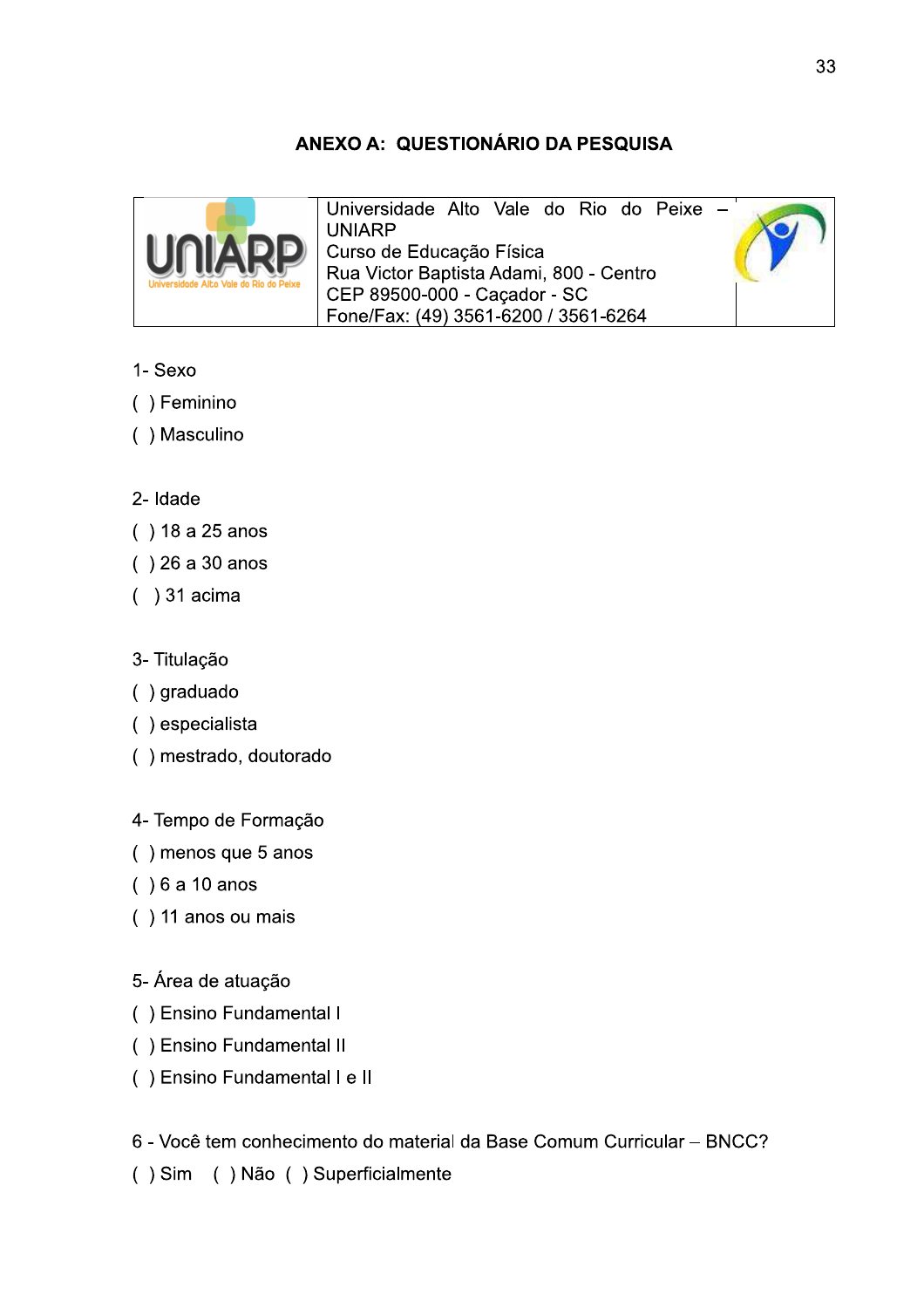7-Você participou de alguma formação sobre a nova BNCC? Se a resposta foi positiva

- () Sim palestras, cursos.
- () Sim workshop, seminários
- () Não participou nenhuma vez

8- Na sua escola, secretaria ou setor de ensino teve capacitações sobre a BNCC?  $( )$  Sim  $( )$  Não

9- Na sua escola é pautado em reuniões pedagógicas o tema BNCC?

 $( )$  Sim  $( )$  Não

10-No seu planejamento didático a BNCC é contemplada de acordo com os ciclos?

- () Sim parcialmente
- () Sim totalmente
- () Não é contemplado

11- No PPP (Projeto Político Pedagógico) da escola está inserida a BNCC?

() Não possuo conhecimento desse documento  $( )$  Sim  $( )$  Não

12- Nas suas aulas você trabalha todo o conteúdo necessário que está na BNCC?

() Sim parcialmente () Sim totalmente () Não trabalho

13- Qual a sua percepção sobre os novos conteúdos, habilidades e competências da **BNCC** 

- () Vão atender com clareza a formação escolar
- () Vão atender parcialmente
- () Não vão atender a formação escolar

14- Sua percepção sobre os conteúdos e suas aplicações quanto a dificuldades

() Esportes de quadra, jogos eletrônicos e brincadeiras serão mais difíceis para a parte teórica prática

- () Jogos de oposição, lutas serão mais difíceis para a parte teórica prática
- () Dança, esportes de aventura serão mais difíceis para a parte teórica prática